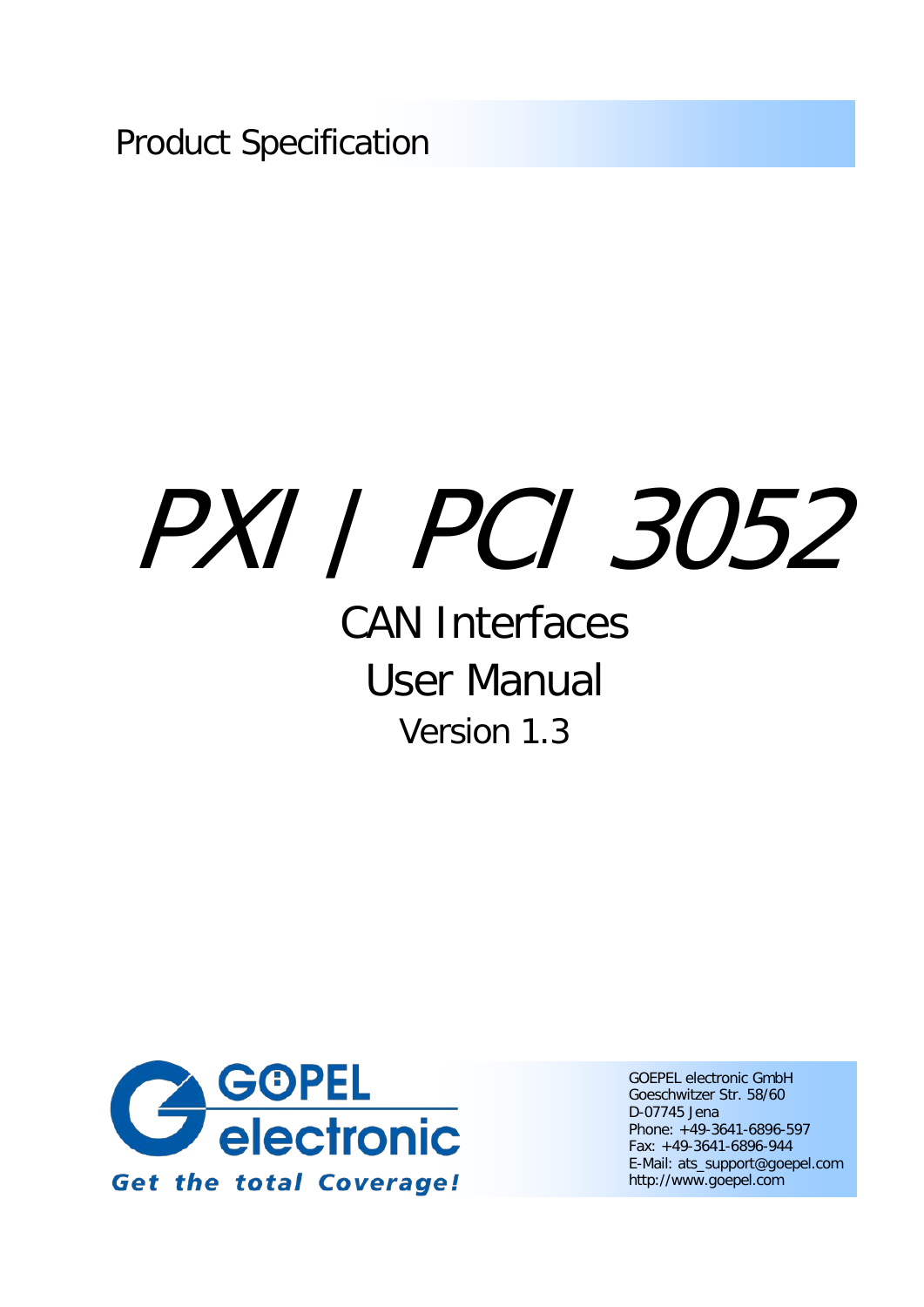#### **© 2012 GOEPEL electronic GmbH. All rights reserved.**

The software described in this manual as well as the manual itself are supplied under license and may be used or copied only in accordance with the terms of the license. The customer may make one copy of the software for safety purposes.

The contents of the manual is subject to change without prior notice and is supplied for information only.

The hardware and software might be modified also without prior notice due to technical progress.

In case of inaccuracies or errors appearing in this manual, GOEPEL electronic GmbH assumes no liability or responsibility.

Without the prior written permission of GOEPEL electronic GmbH, no part of this documentation may be transmitted, reproduced or stored in a retrieval system in any form or by any means as well as translated into other languages (except as permitted by the license).

GOEPEL electronic GmbH is neither liable for direct damages nor consequential damages from the company's product applications.

printed: 02.03.2012

All product and company names appearing in this manual are trade names or registered trade names of their respective owners.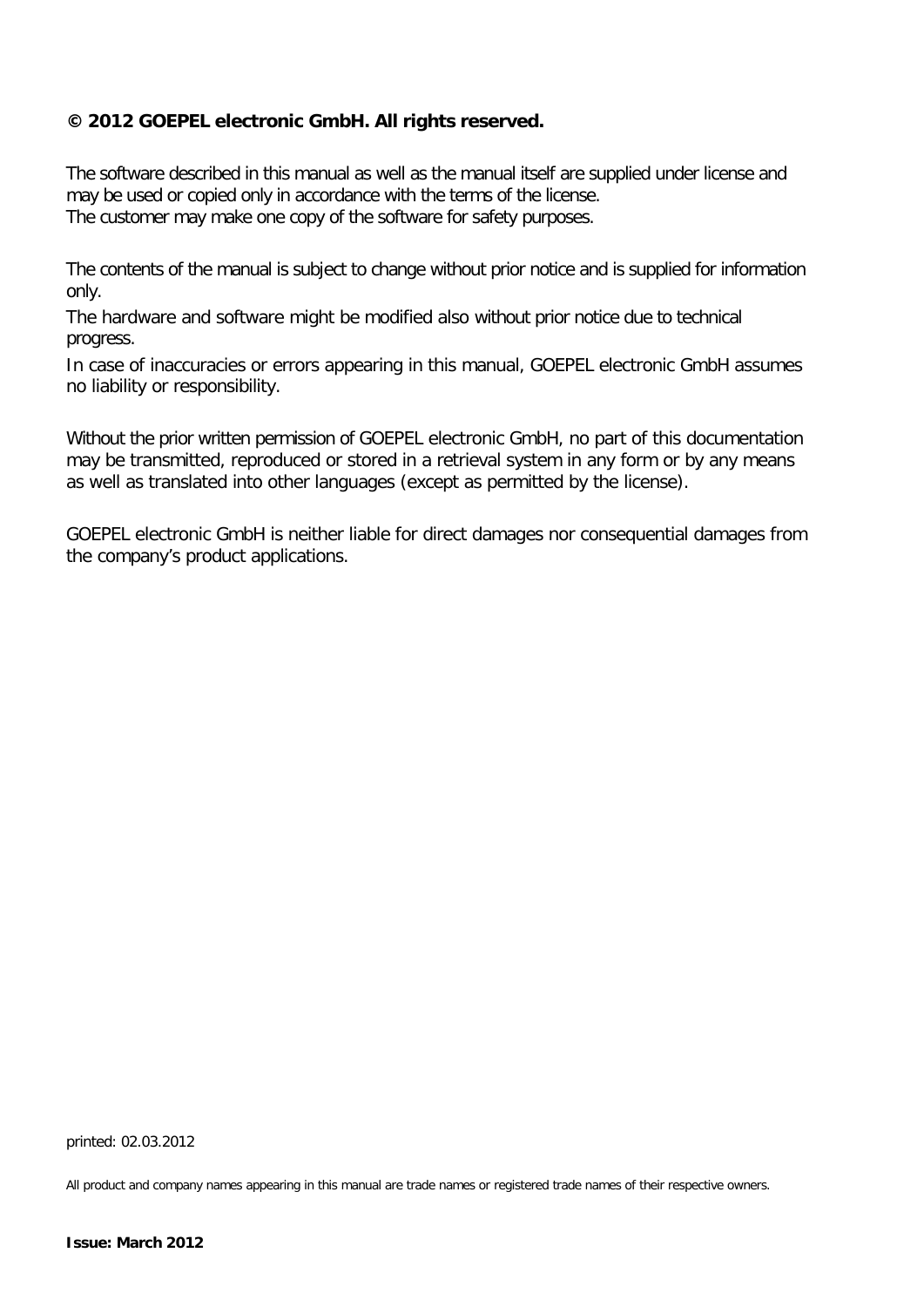| 1            |                                                         |  |
|--------------|---------------------------------------------------------|--|
|              | 1.1                                                     |  |
|              | $1.2 -$                                                 |  |
|              | 1, 2, 1                                                 |  |
|              | 1.2.2                                                   |  |
| $\mathbf{2}$ |                                                         |  |
|              | 2.1                                                     |  |
|              | 2.2                                                     |  |
|              | 2.2.1                                                   |  |
|              | 2.2.2                                                   |  |
|              | PXI 3052/ PCI 3052 Characteristics2-4<br>2.2.3          |  |
|              | 2.3                                                     |  |
|              | 2.3.1                                                   |  |
|              | 2.3.2                                                   |  |
|              | 2.3.3                                                   |  |
|              | 2.3.4                                                   |  |
|              | 2.3.5<br>Frontal Plug Connector Assignment2-10<br>2.3.6 |  |
|              | 2.3.7                                                   |  |
|              | 2.4                                                     |  |
|              |                                                         |  |
| 3            |                                                         |  |
|              | 3.1                                                     |  |
|              | 3.2                                                     |  |
|              | 3.2.1                                                   |  |
|              | 3.2.1.1                                                 |  |
|              | 3.2.1.2                                                 |  |
|              | 3.2.1.3                                                 |  |
|              | 3.2.1.4                                                 |  |
|              | 3.2.1.5<br>3.2.1.6                                      |  |
|              | 3.2.1.7                                                 |  |
|              | 3.2.1.8                                                 |  |
|              | 3.2.2                                                   |  |
|              | 3.2.2.1                                                 |  |
|              | 3.2.2.2                                                 |  |
|              | 3.2.2.3                                                 |  |
|              | 3.2.2.4                                                 |  |
|              | 3.2.2.5                                                 |  |
|              | 3.2.2.6                                                 |  |
|              | 3.2.2.7                                                 |  |
|              | 3.2.2.8                                                 |  |
|              | 3.2.2.9                                                 |  |
|              | 3.3                                                     |  |
|              | 3.3.1                                                   |  |
|              | LLB using the Windows Device Driver3-20<br>3.3.2        |  |
|              | LLB using the VISA Device Driver 3-20<br>3.3.3          |  |
|              |                                                         |  |

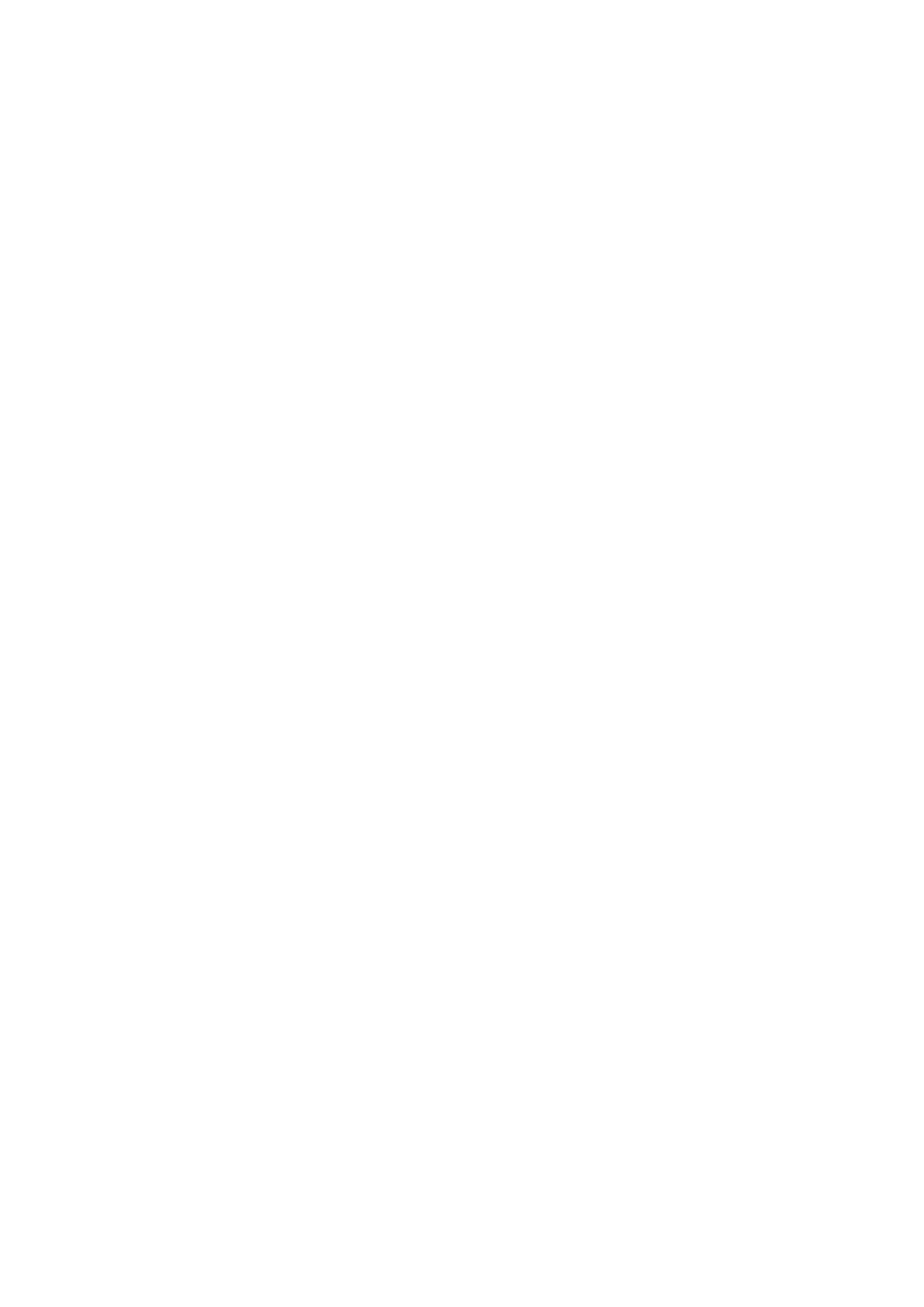## <span id="page-4-0"></span>**1 Installation of the Board**

## <span id="page-4-1"></span>**1.1 Hardware Installation**



Before beginning with the hardware installation you have to ensure that your system is switched off and disconnected from the mains supply.



Please refer also to the user manual of your PXI/ PCI system for additional installation instructions that possibly have to be followed.



Electro Static Discharge (ESD) can harm your system and destroy electronic components. This can lead to irreparable damage on both the **PXI/ PCI 3052** board and the system hosting the board as well as to unexpected malfunction of your test system.

Therefore do not touch the board surface or any connector pins and electronic components.

The **PCI™**-, **CompactPCI™**- or **PXI™** system is to be opened according to its conditions. A free slot is to be selected in your system. Now, the slot cover is to be taken away from the slot selected. To do this, unscrew the two fixation screws and remove the cover from the slot.

(If it is necessary to exchange transceiver modules, pay attention to the general rules to avoid electrostatic charging, see the warning above. Transceiver modules must never be removed or mounted with the power switched on!

Additionally, the right alignment is absolutely required.)

Insert the board carefully into the prepared slot. For the PXI board, use the lever at the front plate in order to push in the board finally. When the board has been inserted properly, it is to be fixed by means of the two screw(s) at the front plate. Now, the board has been installed correctly.

Afterwards, carry out the operations required at the system to make it ready for operation anew.

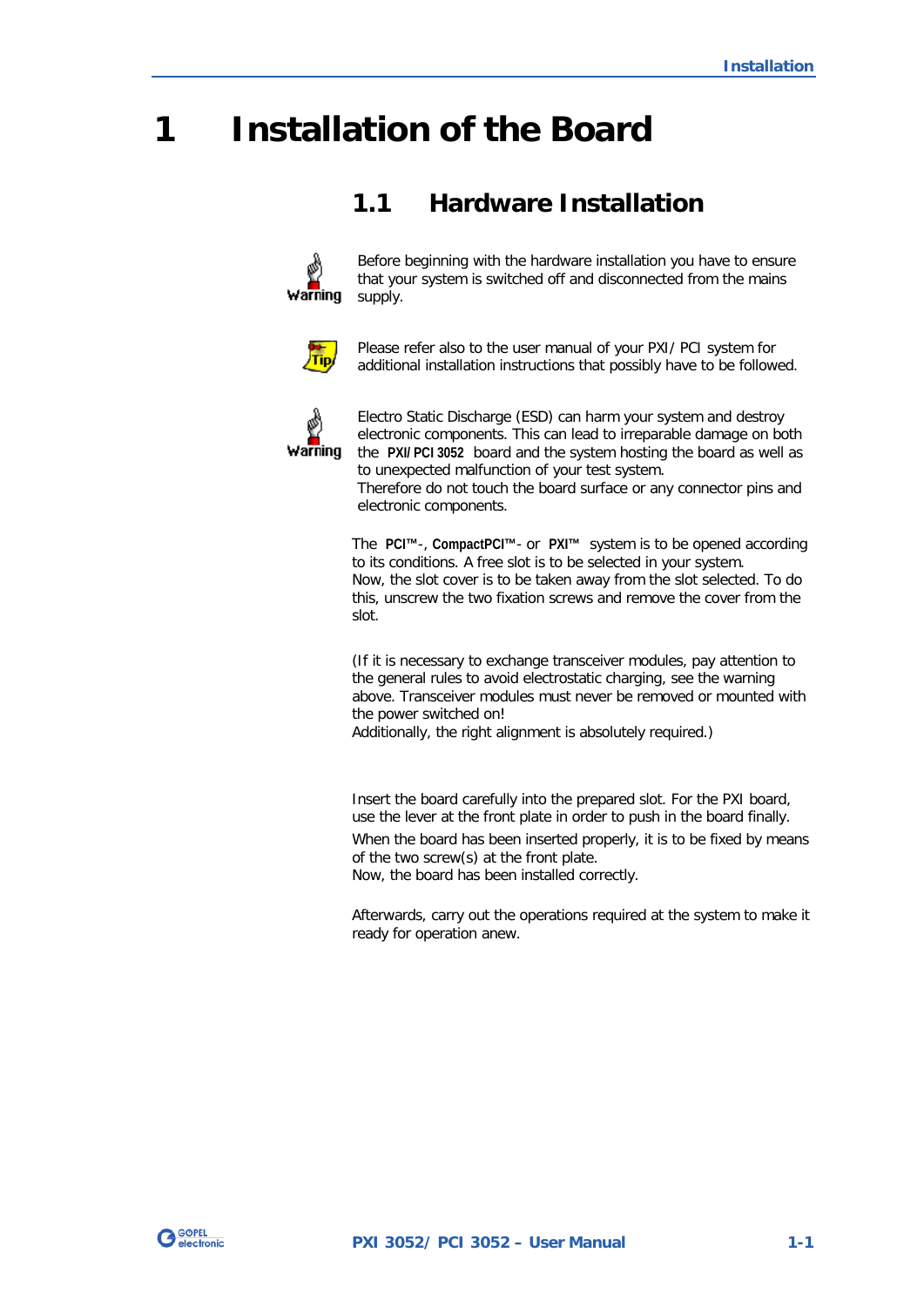## <span id="page-5-0"></span>**1.2 Driver Installation**

## <span id="page-5-1"></span>1.2.1 Windows Device Driver

PXI/ PCI 3052 boards can be operated under Windows® XP as well as under Windows®7/ 64 bit.

Due to the plug and play capability of Windows®, for every newly recognized hardware component a driver installation is started automatically via the hardware assistant. The hardware assistant can carry out the installation of the device driver by using the *inf* file contained in the GPxi3052 folder on the supplied CD.

If necessary, you can find the required *inf* files as follows:

- GPxi3052.inf for Windows® 2000/ XP in the Win2000 (Version xx) folder
- GPxi3052\_x64.inf for Windows®7/ 64 Bit in the Win7\_x64 (Version xx) folder

It is not absolutely essential to restart the system.

If you want to create your own software for the boards, you possibly need additional files for user specific programming (\*.LLB, \*.H). These files are not automatically copied to the computer and have to be transferred individually from the supplied CD to your development directory.



This step is only required in case you do not use the **G-API** (see also [Control Software\)](#page-20-0).

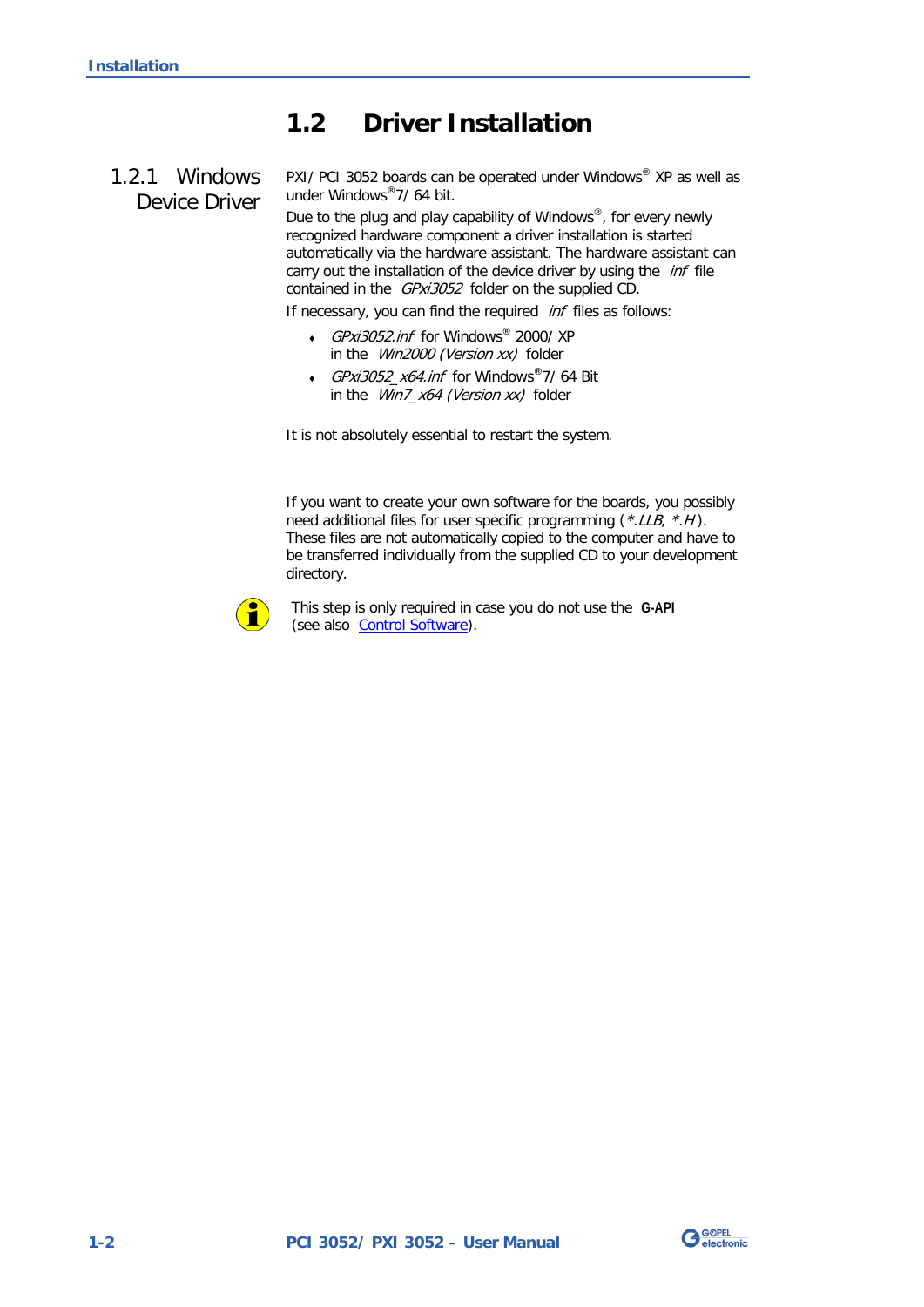#### <span id="page-6-0"></span>1.2.2 VISA Device Driver

**First step**

Copy the VISA (Version xx) folder from the GPxi3052 folder of the delivered CD to your hard disk.

(Recommendation: Complete folder to  $C: \mathcal{C}$ )

#### **Second step**

Windows2000, WindowsXP :

Due to the plug and play capability, for every newly recognized hardware component a driver installation is started automatically via the hardware assistant. Follow the instructions. Enter as target directory the one which contains the PXI3052\_NT5.inf file (according to recommendation:  $C: \Vpsilon/ S A$  (Version xx) \Installation).

#### LabViewRT :

For operating **PXI**/ **PCI 3052** boards under the **RT** operating system, use the P3052\_RT.inf file from the

C: \VISA (Version xx) \Installation directory.

Copy this file to the \ni-rt\system folder of the embedded controller (recommendation: copy by the **NI Measurement Explorer**).



If you intend to create a *startup.rtexe* later, copy also the cvi\_lvrt.dll file to the \ni-rt \system folder.

#### **Third step:**

Reboot your computer to complete installation.

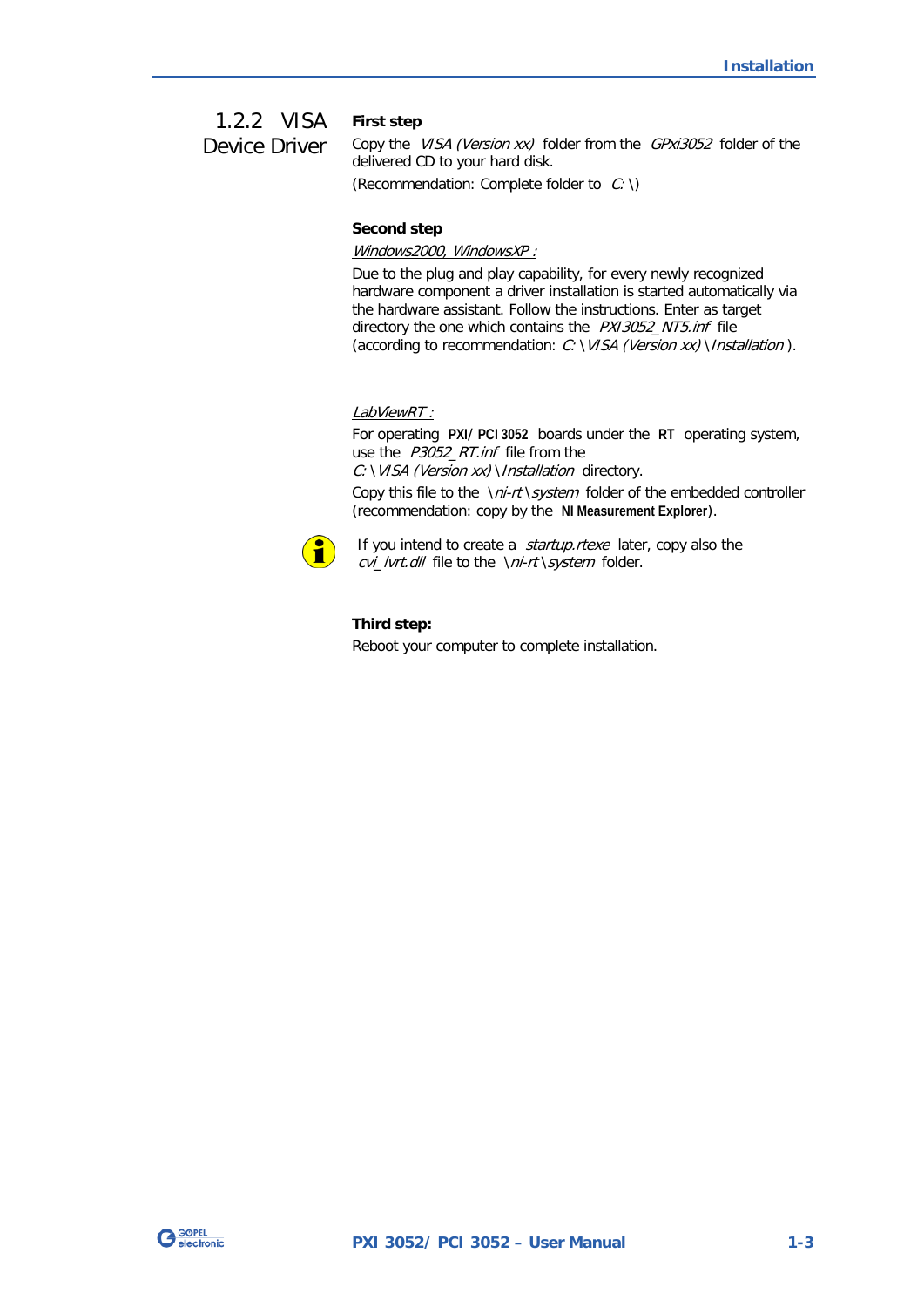After driver installation, you can check whether the boards are properly imbedded by the system:



Figure 1-1: **Windows** 





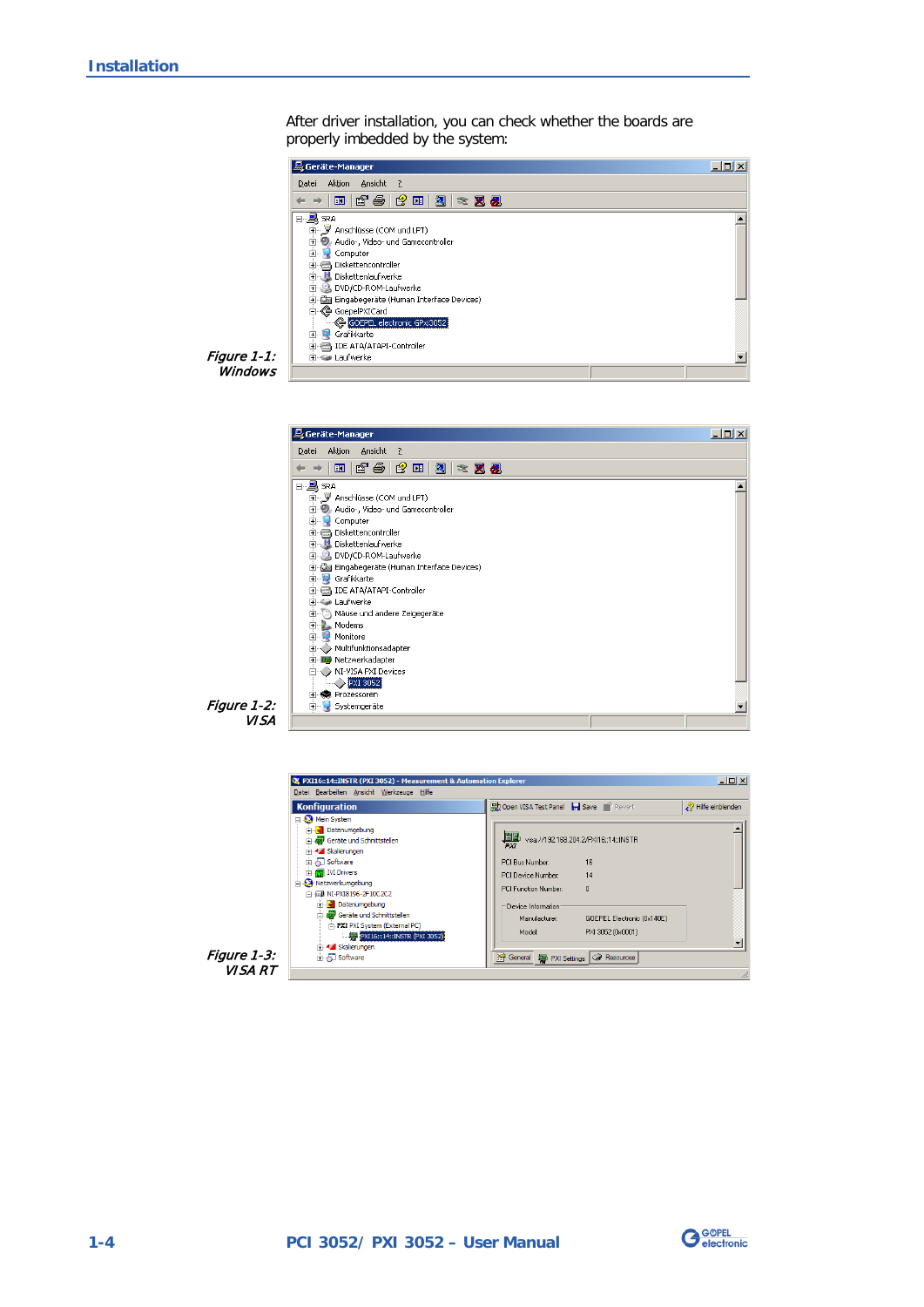## <span id="page-8-0"></span>**2 PXI/ PCI 3052 Hardware**

## <span id="page-8-1"></span>**2.1 Definition**

**PXI 3052**/ **PCI 3052 CAN** interface boards are communication boards of **GOEPEL electronic GmbH**.

These boards can be used in general control technology, especially for applications in automotive technology.

There is the following specification for **PXI 3052**/ **PCI 3052** boards:

- ♦ 2 up to 4 **CAN** interfaces of **Version 2.0b** according to the construction stage
- ♦ Extended trigger functions with a trigger input and output to the frontal plug connector
- ♦ Possibility to switch off the **CAN** sending path without losing the receiving data if no **CAN** acknowledge was received (see the **0x1C CAN Control Hardware Transmitting Path** firmware command)
- ♦ Galvanic separation of the **CAN** interfaces from the **PXI** or **PCI** interface of the boards
- ♦ For each **CAN** interface there is a 32 bit microcontroller (TriCore TC1765, 40MHz) with 2 Mbyte RAM
- ♦ Visualisation of the controller states by LEDs arranged at the front panel (two LEDs per controller, see [LED Indication\)](#page-18-0)
- ♦ High flexibility through pluggable transceiver modules



In this User Manual, **Controller** means ALWAYS the microcontroller assigned to a **CAN** interface

(with the exception of the "CAN Controller" designation on the front panel for the entire board).

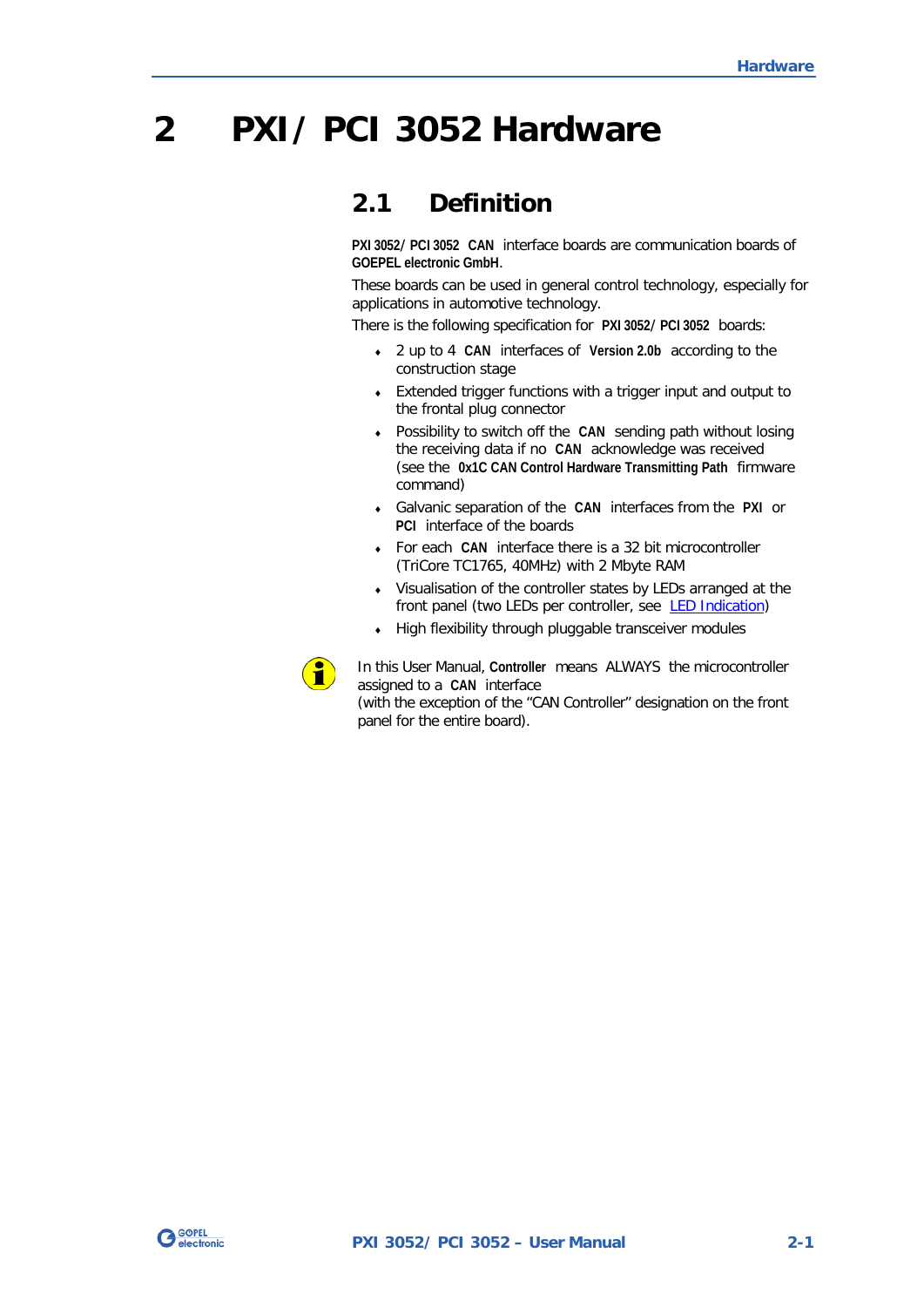

Figure 2-1: PXI 3052 with CAN1/ CAN2

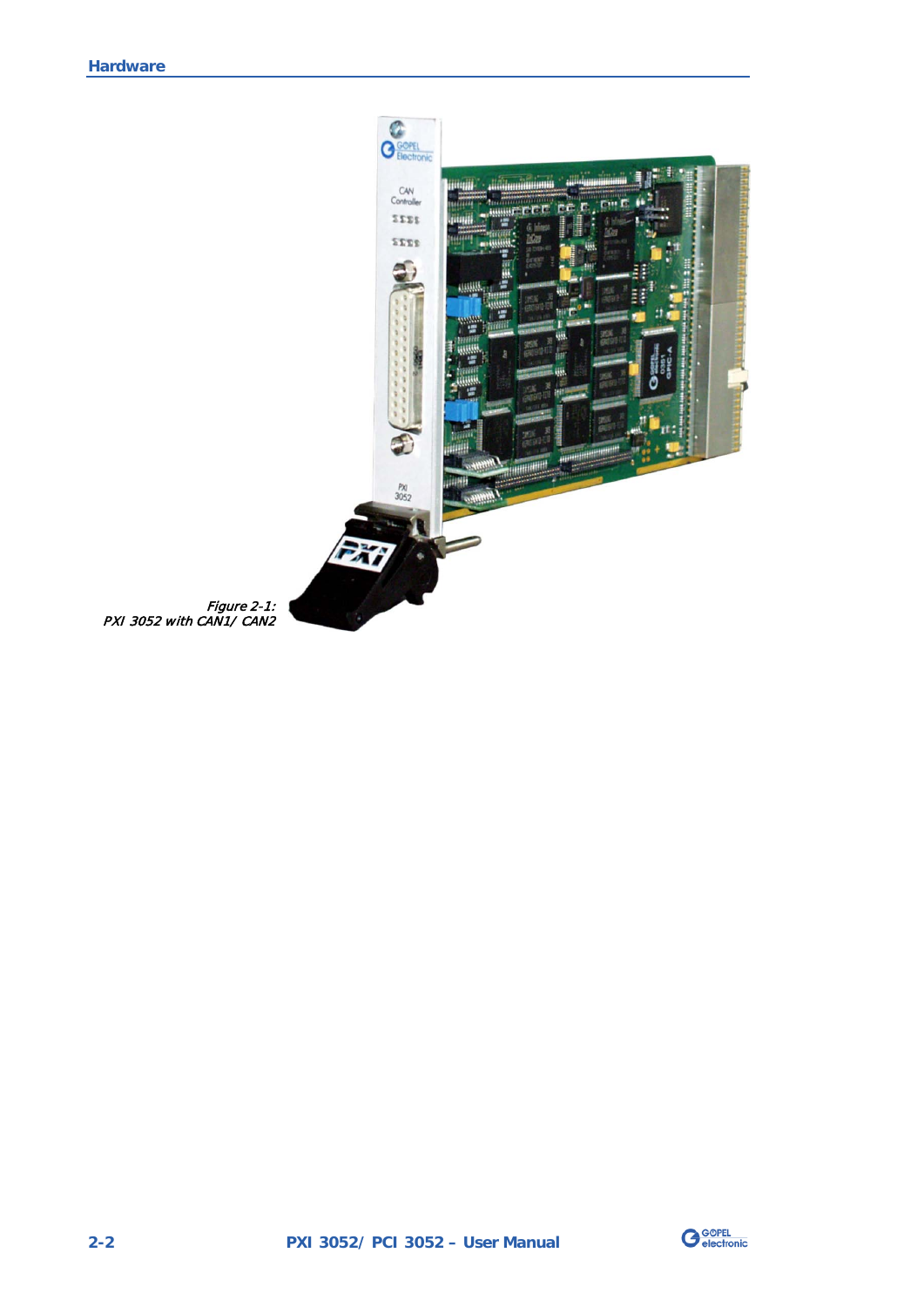

Figure 2-2: PCI 3052 with CAN 1/ CAN2



Please note: Downloading the XilinxFPGA is absolutely required for operating the board (see **XILINX Download** for different drivers in the [Programming via DLL Functions](#page-20-2) section)!

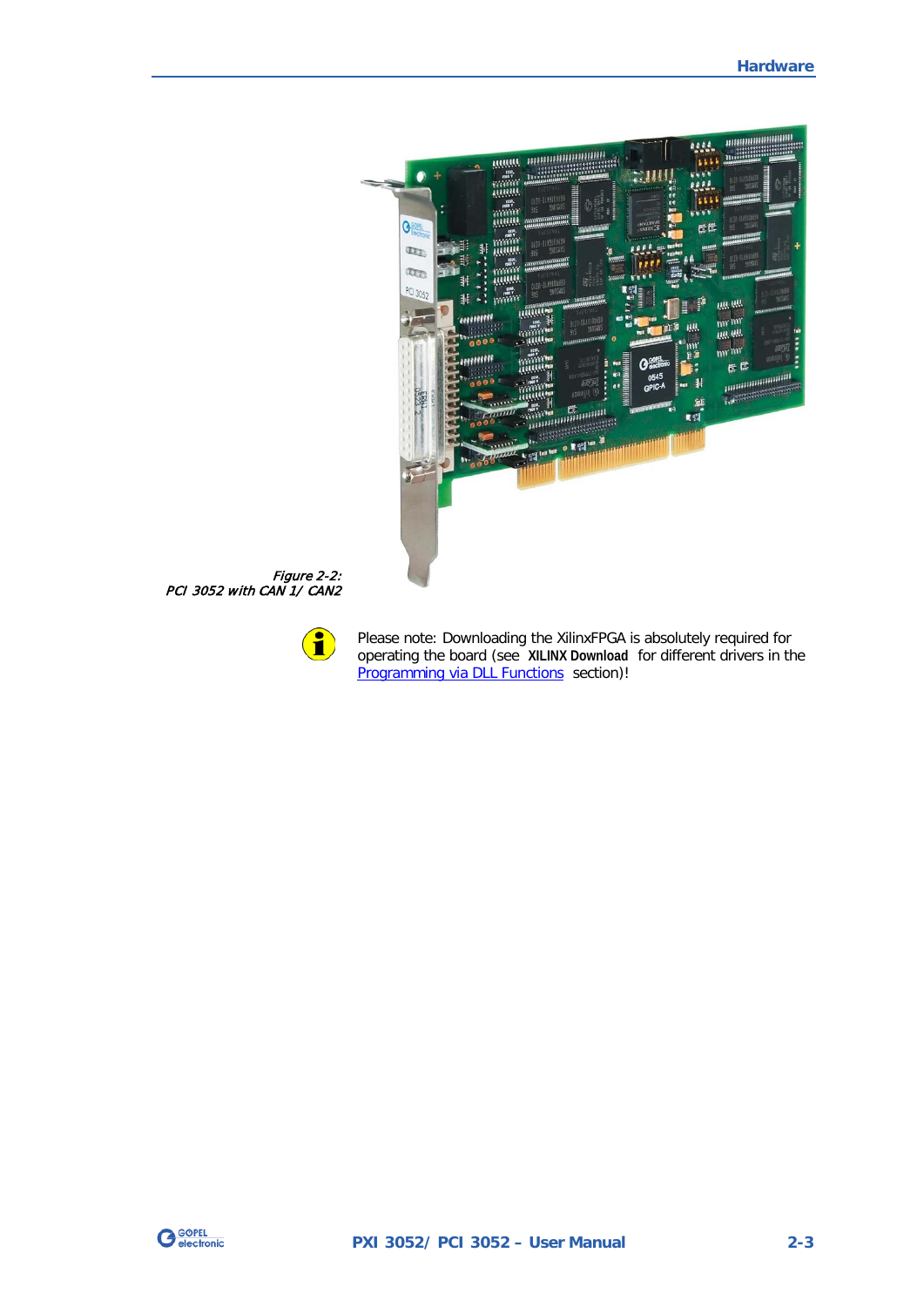## <span id="page-11-0"></span>**2.2 Technical Data**

<span id="page-11-1"></span>

| 2.2.1<br>General | The PXI 3052 communication board is a plug-in board developed for<br>the PXI <sup>™</sup> bus (PCI eXtensions for Instrumentation). Basis of this bus<br>is the CompactPCI <sup>™</sup> bus.                                                                |
|------------------|-------------------------------------------------------------------------------------------------------------------------------------------------------------------------------------------------------------------------------------------------------------|
|                  | The board can be plugged into any desired slot of a CompactPCI <sup><math>m</math></sup> or<br>PXI <sup>™</sup> system (except for slot 1). It can be definitely identified also in<br>the case that several boards of this type are used in the same rack. |
|                  | The PCI 3052 communication board is a PC plug-in board for the PCI<br>Local Bus Rev. 2.2.<br>It can be operated at any PCI slot (32 bits, 33 MHz, 3.3 V)                                                                                                    |
|                  | Both boards do not have jumpers for hardware detection and are<br>automatically integrated into the respective system.                                                                                                                                      |
| 2.2.2 Dimensions | The dimensions of both boards correspond to standard dimensions of<br>the accompanying bus system:<br>• PXI 3052 CAN Interface Board: 160 mm x 100 mm (L x W)                                                                                               |

♦ **PCI 3052 CAN** Interface Board: 168 mm x 106 mm (L x W)

## <span id="page-11-3"></span><span id="page-11-2"></span>2.2.3 PXI 3052/ PCI 3052 **Characteristics**

| Symbol    | Parameter                  | Min. | Typ.              | Max.             | Unit        | <b>Remarks</b>                              |
|-----------|----------------------------|------|-------------------|------------------|-------------|---------------------------------------------|
| $U_{BAT}$ | Battery voltage            |      | $12 \overline{ }$ | 27/50            | V           | Acc. to transceiver's type                  |
|           | <b>Transmission rate</b>   |      |                   |                  | MBaud       |                                             |
| $R_{bus}$ | Terminating resistor 1     |      | 120               |                  | Ohm         | J1.J4 jumpers plugged in                    |
|           |                            |      |                   |                  |             |                                             |
| $R_{bus}$ | 2 x Terminating resistor 2 |      | 5.1               |                  | <b>kOhm</b> | on transceiver module                       |
|           |                            |      |                   |                  |             |                                             |
|           | External trigger input     | 3.3  |                   | 50               | V           |                                             |
|           | External trigger output    |      |                   | $U_{\text{BAT}}$ | V           | Open collector output via<br>npn transistor |
|           |                            |      |                   |                  |             | max. 50mA/ 200mW                            |



To create a voltage level difference at the external trigger output (open collector), an external pull-up resistor must be connected with this output via a voltage source, e.g. 10kΩ via the U<sub>Bat</sub> voltage.

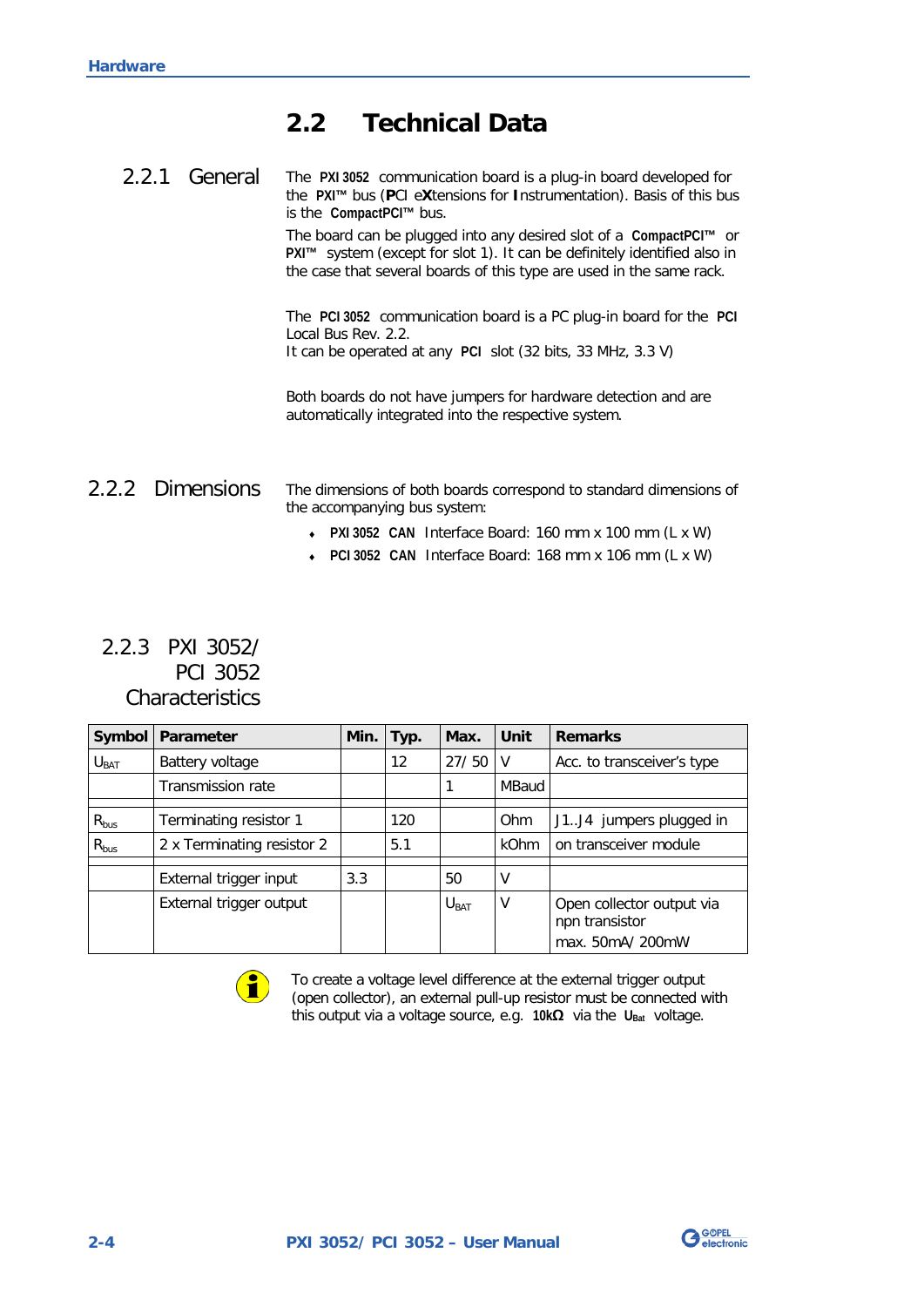## <span id="page-12-0"></span>**2.3 Construction**

<span id="page-12-1"></span>In the basis version, both boards have two **CAN** interfaces of version 2.0b. The maximum extension of four **CAN** interfaces can be achieved by means of set-top boards (Aufsatzboards) and further transceiver modules. 2.3.1 General

> [Figure 2-3](#page-12-2) shows schematically the construction of the boards in a block diagram.

For the **PXI**/ **PCI 3052** boards, an ASIC is used as the interface to the **PCI** or **cPCI** bus. This ASIC includes all the function blocks required for the communication with the computer bus.

The **PCI 3052** communication board does not have a **PXI** interface. To exchange trigger signals with other **GOEPEL electronic PCI** boards despite of that, an additional plug connector is on this board with two lines configurable as input or output (ref. **Trig.connector** in [Figure 2-5\)](#page-15-1).



<span id="page-12-2"></span>Figure 2-3: Block diagram of a PXI/ PCI 3052 Communication board

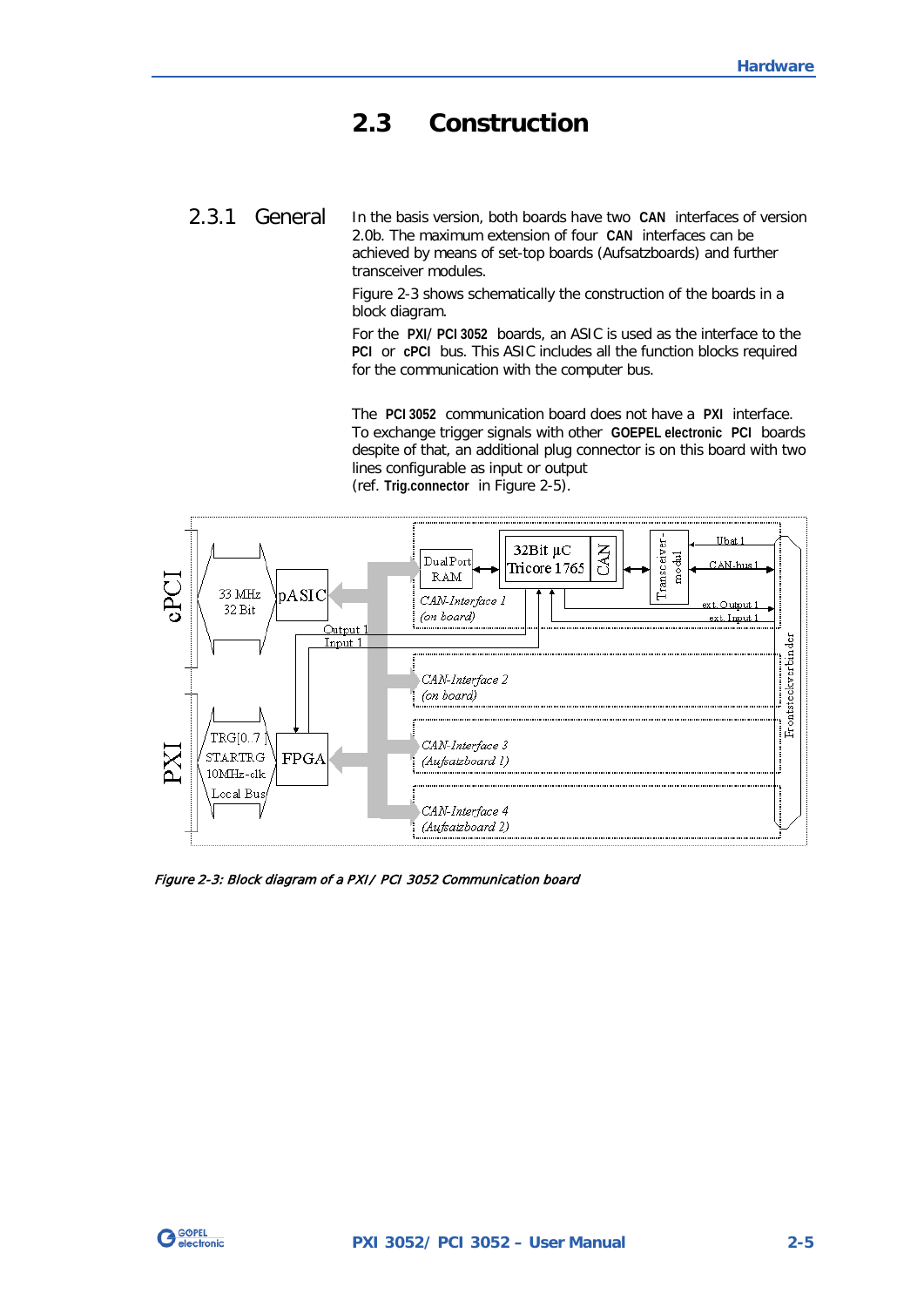#### <span id="page-13-0"></span>**PXI 3052:** PXI racks do have an own geographical slot addressing of the backplane. Numbering starts with **1** and can be seen at the cover's front side. Mount always an embedded controller or an MXI card at slot 1. 2.3.2 Addressing

The **PXI 3052** board can read out this geographical slot address. For that the XILINX has to be loaded with the belonging FPGA file (see **XilinxDownload** functions for different drivers in the [Programming via](#page-20-2)  [DLL Functions\)](#page-20-2).

**PCI 3052: PCI** racks do not have an own geographical slot addressing. There is a separate address jumper field (**Address jumper** in [Figure 2-5\)](#page-15-1) for clear identification of the board (analogously to "geographical addressing" of the **PXI** specification) in a system with several **PCI 3052** boards.You can select up to 16 addressing variants by this. The corresponding binary value (**0**..**15**) set with the jumpers can be read out by the delivered software.

## <span id="page-13-1"></span>2.3.3 Trigger behavior

Each **CAN** interface has 2 x 2 additional input/ output lines. One input/ output per CAN interface is connected to the frontal plug connector.

The second input/ output per **CAN** interface can be connected with the **Startrigger** and **Trigger[0..7] PXI** signals or with the two additional I/O lines of the **PCI** board via the corresponding driver configuration.

The **CAN** controller firmware can be configured the way that the interface is activated either to the **PXI** trigger signals or to the external trigger signals.

The following functions are possible:

- ENABLE function: an external input signal activates/ deactivates for a **CAN** interface the possibility of sending messages
- TRIGGER IN function: an external trigger signal actuates the sending of **CAN** messages prepared before
- TRIGGER OUT function: an output signal is created when sending or receiving a certain message.

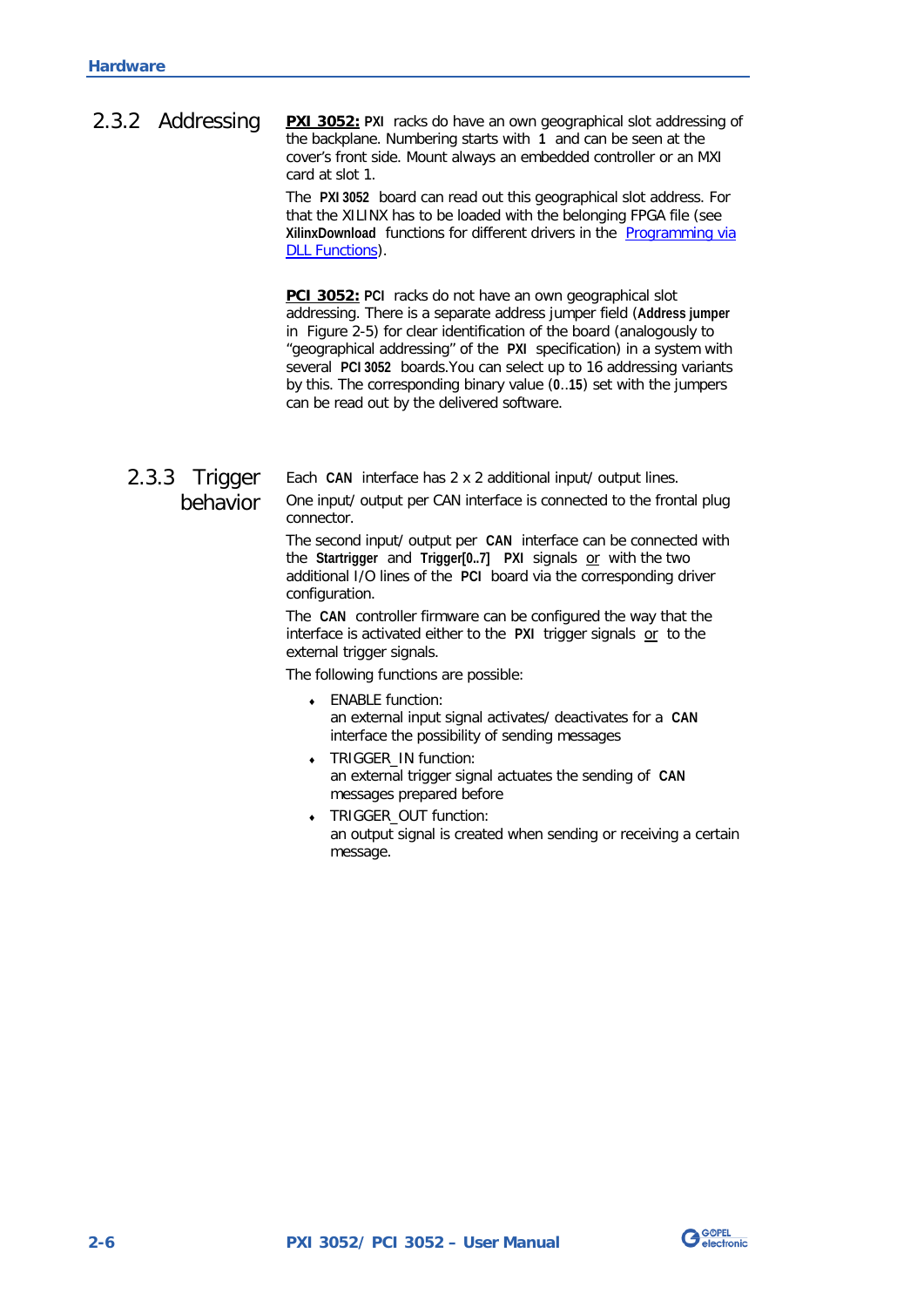#### <span id="page-14-0"></span>**4 x CAN Interfaces Version 2.0b at most:** 2.3.4 Communi-

#### cation Interfaces

The type of the mounted transceiver is decisive for proper operation of a **CAN** interface in a network. Often **CAN** networks do only operate properly in the case that all members use a compatible type of transceiver.

To offer maximal flexibility to the users of the **PXI/ PCI 3052** boards, the transceivers are designed as plug-in modules. There are several types (highspeed, lowspeed, single-wire etc.) that can be easily exchanged.

Not only the type of the mounted transceiver, but also the terminating resistor of the bus is very important for proper operation of a **CAN** network.

For the use of highspeed **CAN** transceivers, usually one **120 Ohm** resistor which is mounted on the board is active for each **CAN** interface.

These resistors can be deactivated by removing the **J1**..**J4** jumpers. Then the resistors can be replaced by inserting wired resistors (to be soldered!) of the desired value at the positions **RP11**, **12** .. **RP41**, **42** (see [Figure 2-4](#page-15-2) and [Figure 2-5\)](#page-15-1).

In the case of lowspeed **CAN** transceivers, two terminating resistors of **5.1 kOhm** each for **RTH** and **RTL** per **CAN** interface are mounted on the transceiver module. Then, a wired resistor must not be inserted, and the corresponding jumper has to be removed.

CAN transceivers of the following types require a connection of the battery voltage with the pins **15**, **18**, **21** or **24** of the **XS1** plug connector (**V\_Bat1**..**V\_Bat4**, see [Frontal Plug Connector Assignment\)](#page-17-0) for the corresponding CAN interface:

- ♦ TJA1041A
- ♦ TJA1054
- PCA82C252
- ♦ B10011S

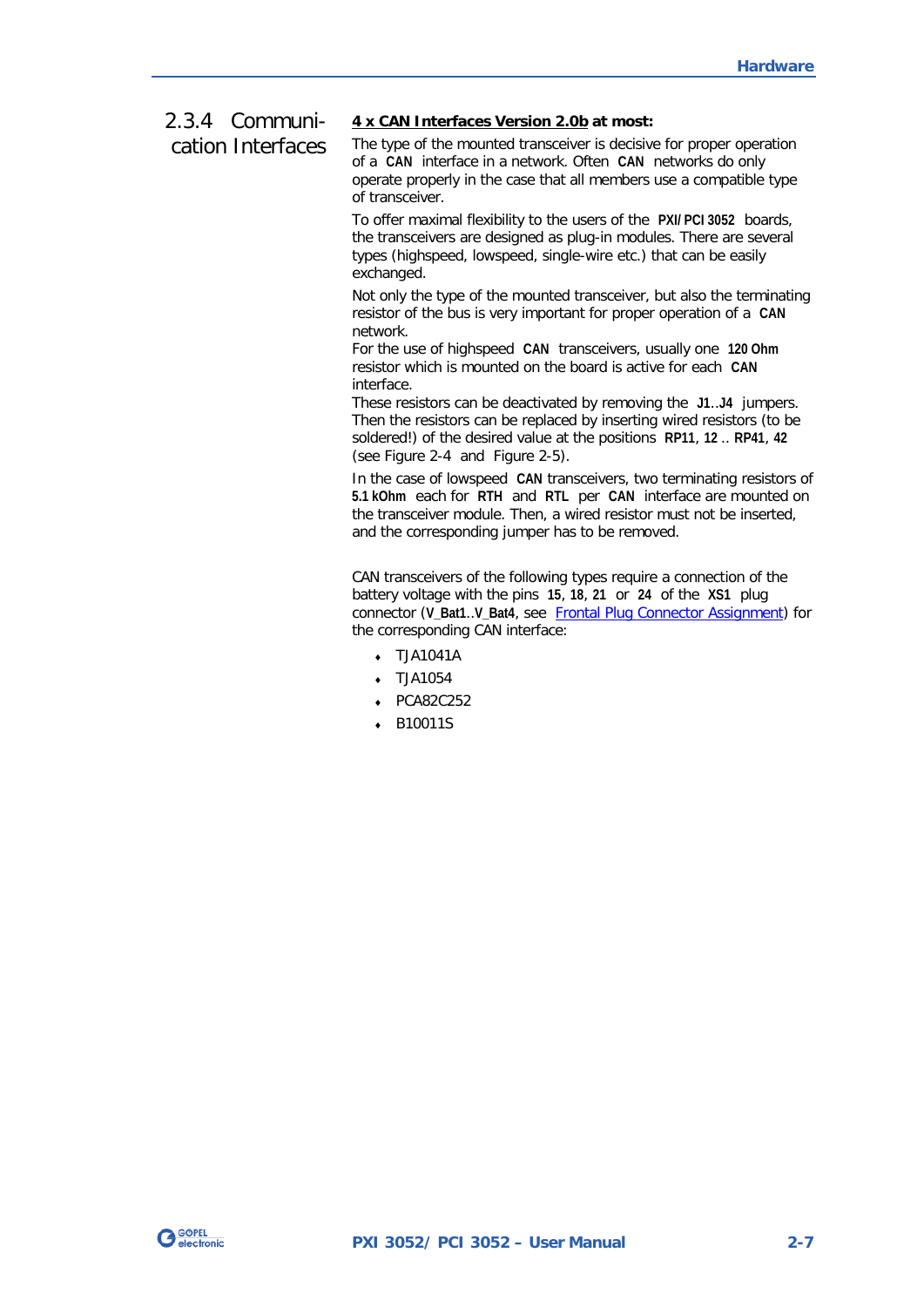<span id="page-15-0"></span>[Figure 2-4](#page-15-2) and [Figure 2-5](#page-15-1) show the component side of the boards schematically. The positions of the optional extension boards (Aufsatzboard) and the transceiver modules can be seen on this illustration as well as the positions of the **J1**..**J4** jumpers for activating/ deactivating the terminating resistors. A plugged-in jumper means that the **120 Ohms** terminating resistor is active. 2.3.5 Mounting



<span id="page-15-2"></span>Figure 2-4: PXI 3052 Communication board – Component side (schematically)



<span id="page-15-1"></span>Figure 2-5: PCI 3052 Communication board – Component side (schematically)

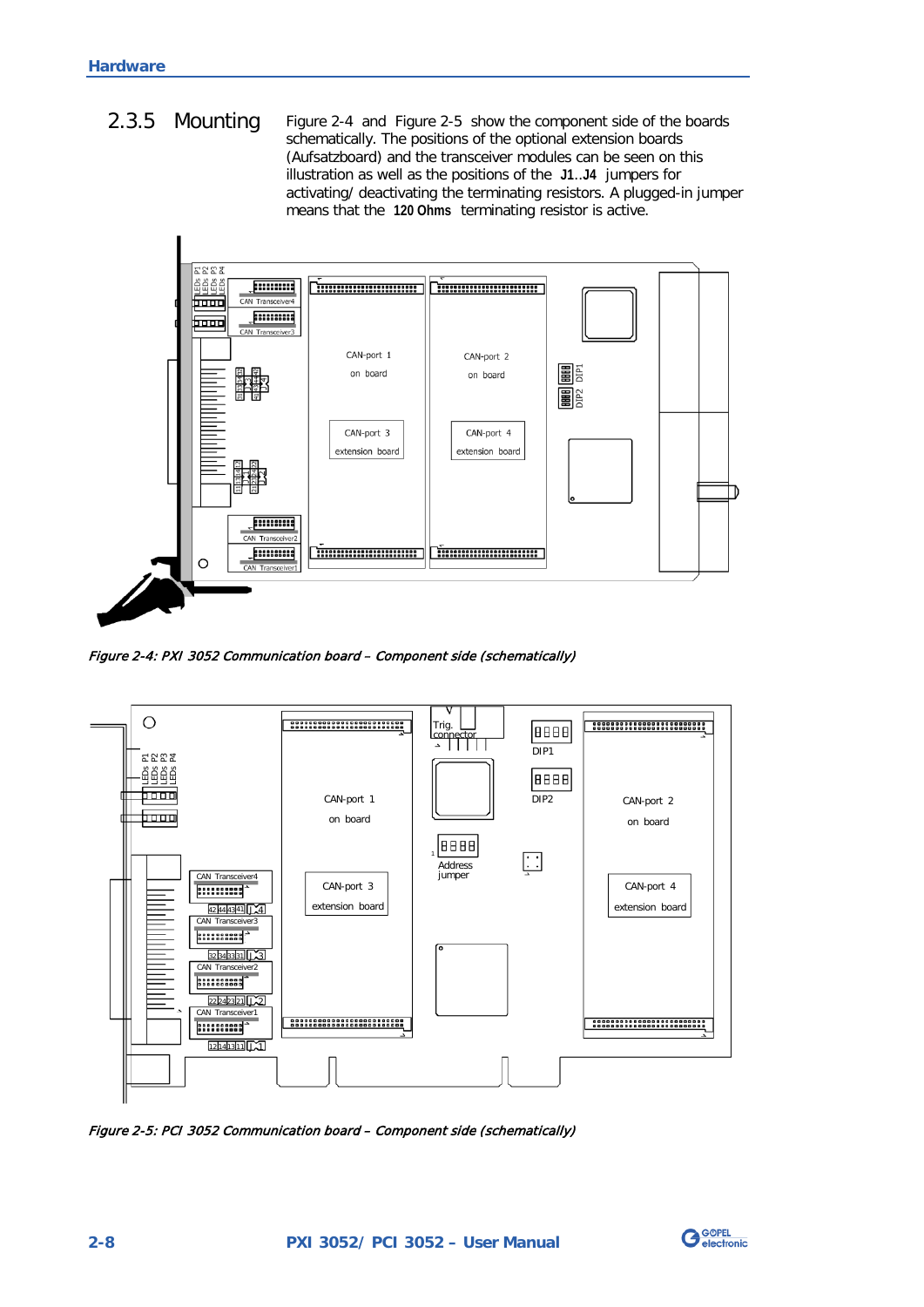| <b>CAN Transc.1</b>                                                                                                                                                                                                                                                                                                                                                                             | Transceiver module for CAN1                                                                               |
|-------------------------------------------------------------------------------------------------------------------------------------------------------------------------------------------------------------------------------------------------------------------------------------------------------------------------------------------------------------------------------------------------|-----------------------------------------------------------------------------------------------------------|
|                                                                                                                                                                                                                                                                                                                                                                                                 | <b>CAN Transc.2</b>   Transceiver module for CAN2                                                         |
| <b>CAN Transc.3</b>                                                                                                                                                                                                                                                                                                                                                                             | Transceiver module for CAN3                                                                               |
| CAN Transc.4                                                                                                                                                                                                                                                                                                                                                                                    | Transceiver module for CAN4                                                                               |
| J1                                                                                                                                                                                                                                                                                                                                                                                              | Jumper to activate the $120\Omega$ bus terminating resistor (onboard) for CAN1                            |
| J2                                                                                                                                                                                                                                                                                                                                                                                              | Jumper to activate the $120\Omega$ bus terminating resistor (onboard) for CAN2                            |
| J3                                                                                                                                                                                                                                                                                                                                                                                              | Jumper to activate the $120\Omega$ bus terminating resistor (onboard) for CAN3                            |
| J <sub>4</sub>                                                                                                                                                                                                                                                                                                                                                                                  | Jumper to activate the 1200 bus terminating resistor (onboard) for CAN4                                   |
| RP 11, 12                                                                                                                                                                                                                                                                                                                                                                                       | Position for the optional wired terminating resistor - CAN1                                               |
| RP 21, 22                                                                                                                                                                                                                                                                                                                                                                                       | Position for the optional wired terminating resistor - CAN2                                               |
| RP 31, 32                                                                                                                                                                                                                                                                                                                                                                                       | Position for the optional wired terminating resistor - CAN3                                               |
| RP 41, 42                                                                                                                                                                                                                                                                                                                                                                                       | Position for the optional wired terminating resistor - CAN4                                               |
| <b>Address</b><br>This jumper field on a PCI 3052 board is for clear identification of the board<br>(analogously to "geographical addressing" of the PXI specification) in a system<br>jumper<br>with several PCI 3052 boards.<br>You can select up to 16 addressing variants this way (015). The corresponding<br>binary value set with the jumpers can be read out by the delivered software. |                                                                                                           |
| Trig.<br>connector                                                                                                                                                                                                                                                                                                                                                                              | Plug connector on a PCI 3052 board to exchange trigger signals with other<br>GOEPEL electronic PCI boards |

The configuration elements of [Figure 2-4](#page-15-2) and [Figure 2-5](#page-15-1) are described in the following table:

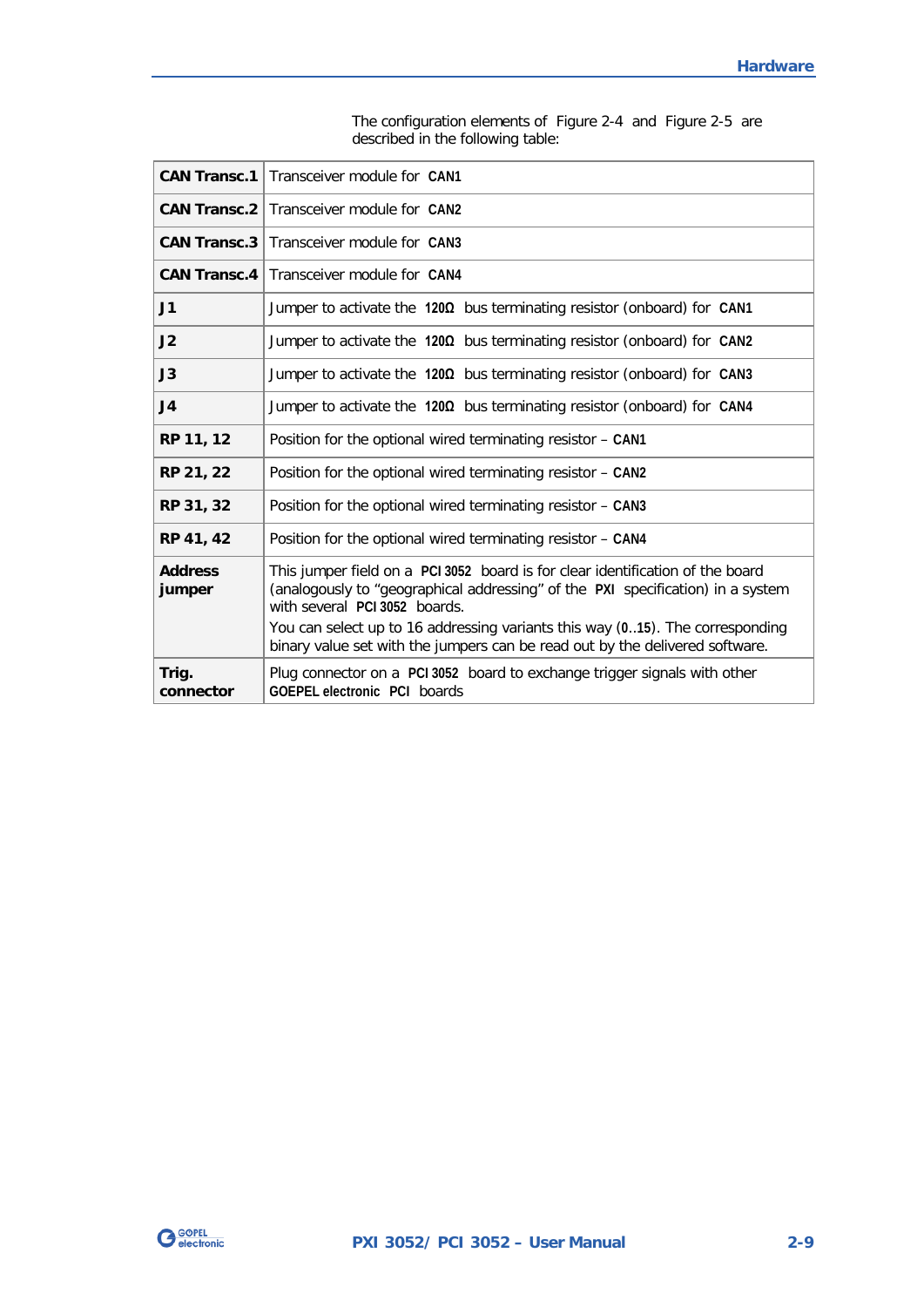## <span id="page-17-0"></span>2.3.6 Frontal Plug Connector Assignment

Type: DSub 25 poles socket

The **CAN** interfaces are provided via this plug connector at the frontal edge of a **PXI**/ **PCI 3052** communication board.

The assignment of both boards is identical according to the following table:

| No.                     | XS1 pin                 | <b>Signals name</b> | <b>Remarks</b>                       |  |
|-------------------------|-------------------------|---------------------|--------------------------------------|--|
| 1                       | 14                      | CAN1_High           | CAN high bus connection              |  |
| $\overline{2}$          | $\mathfrak{p}$          | CAN1_Low            | CAN low bus connection               |  |
| 3                       | 15                      | V_Bat1              | Transceiver plus reference potential |  |
| $\overline{\mathbf{4}}$ | 1                       | <b>GND</b>          | Transceiver ground potential         |  |
| 5                       | 17                      | CAN2_High           | CAN high bus connection              |  |
| 6                       | 5                       | CAN2_Low            | CAN low bus connection               |  |
| $\overline{7}$          | 18                      | V_Bat2              | Transceiver plus reference potential |  |
| 8                       | $\overline{\mathbf{4}}$ | <b>GND</b>          | Transceiver ground potential         |  |
| 9                       | 20                      | CAN3_High           | CAN high bus connection              |  |
| 10                      | 8                       | CAN3_Low            | CAN low bus connection               |  |
| 11                      | 21                      | V_Bat3              | Transceiver plus reference potential |  |
| 12                      | $\overline{7}$          | <b>GND</b>          | Transceiver ground potential         |  |
| 13                      | 23                      | CAN4_High           | CAN high bus connection              |  |
| 14                      | 11                      | CAN4_Low            | CAN low bus connection               |  |
| 15                      | 24                      | V_Bat4              | Transceiver plus reference potential |  |
| 16                      | 10                      | <b>GND</b>          | Transceiver ground potential         |  |
| 17                      | 3                       | INPUT1              | Input CAN controller 1               |  |
| 18                      | 16                      | OUTPUT1             | Output CAN controller 1              |  |
| 19                      | 6                       | INPUT2              | Input CAN controller 2               |  |
| 20                      | 19                      | OUTPUT2             | Output CAN controller 2              |  |
| 21                      | 9                       | INPUT3              | Input CAN controller 3               |  |
| 22                      | 22                      | OUTPUT3             | Output CAN controller 3              |  |
| 23                      | 12                      | INPUT4              | Input CAN controller 4               |  |
| 24                      | 25                      | OUTPUT4             | Output CAN controller 4              |  |
| 25                      | 13                      | <b>GND</b>          | Ground potential                     |  |

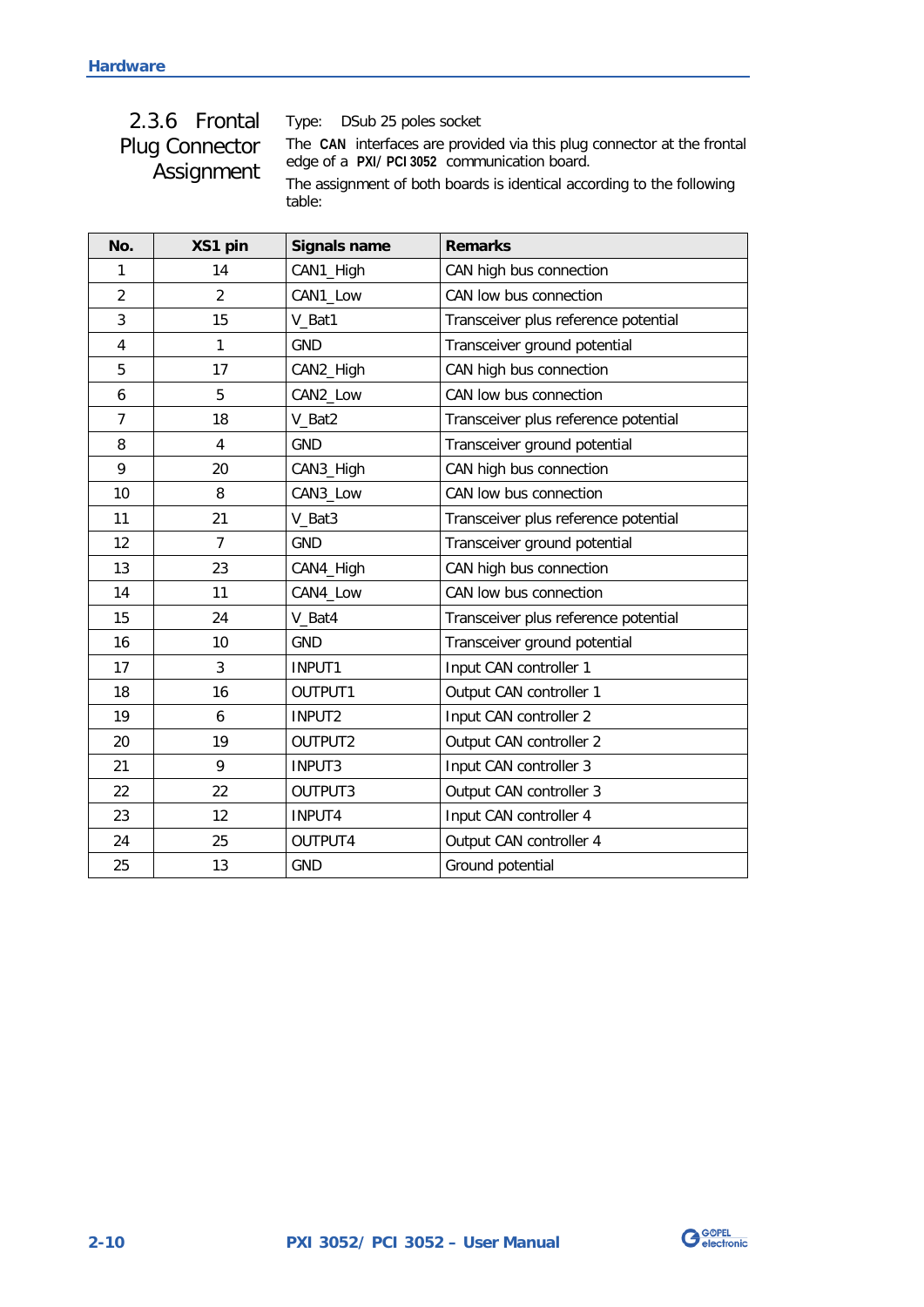## <span id="page-18-0"></span>2.3.7 LED Indication

The LEDs arranged at the front panel indicate the current operating state of the controllers assigned to the **CAN** interfaces (also called "CAN Ports"). One green LED and one red LED belong to each **CAN** interface.

The arrangement is shown in the following figure:



The LED states are explained in the table:

| green LED            | red LED    | <b>Remarks</b>                             |
|----------------------|------------|--------------------------------------------|
| Permanently ON       |            | Controller not running (Xilinx download ?) |
| Alternately blinking |            | Bootloader software runs (Software reset?) |
| OFF                  |            | Firmware runs                              |
| 0N<br>(shortly)      | <b>OFF</b> | When executing firmware commands           |

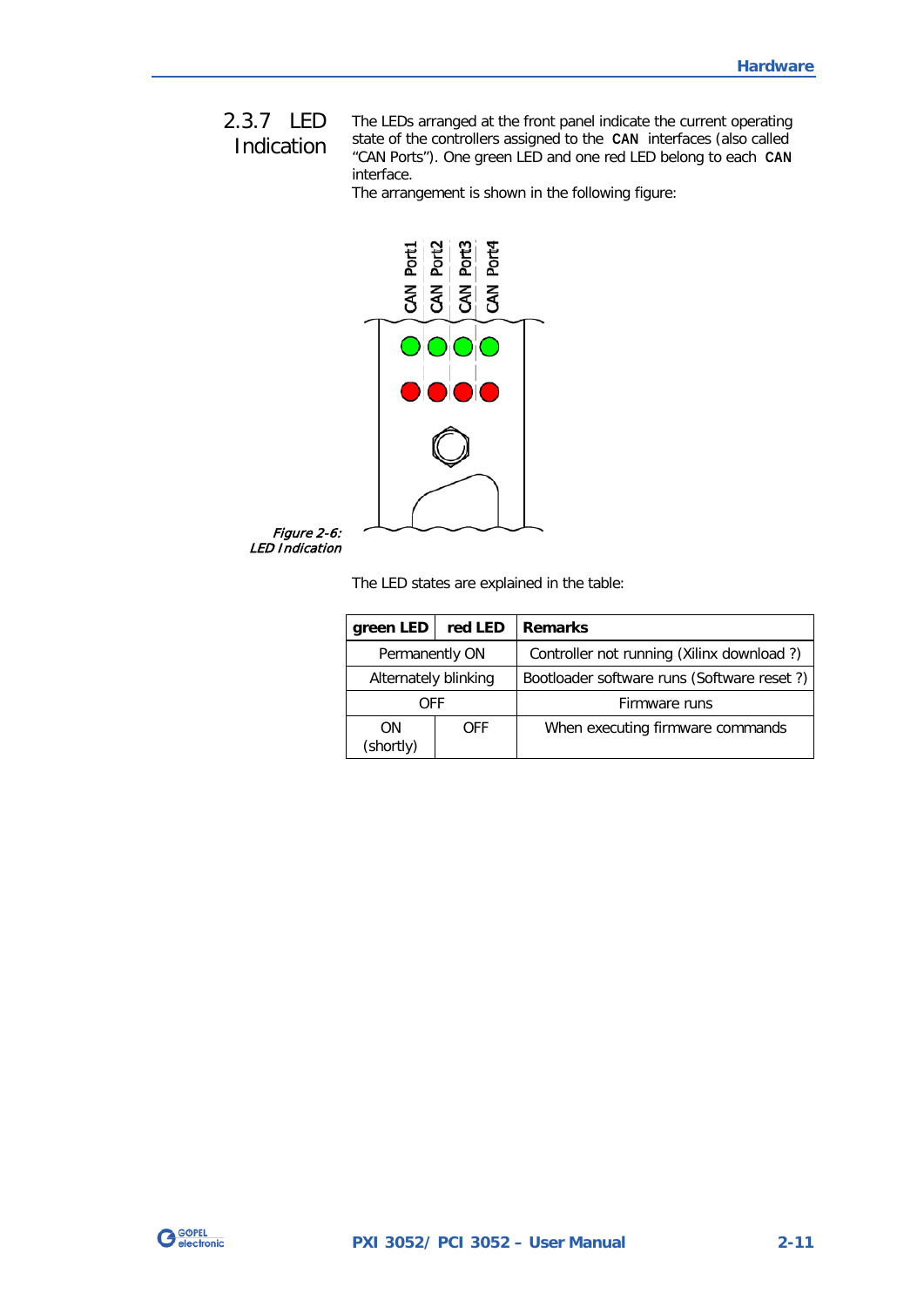## <span id="page-19-0"></span>**2.4 Delivery notes**

**PXI**/ **PCI 3052** boards are delivered in the following variants:

- ♦ 2x **CAN** Interface
- ♦ 3x **CAN** Interface
- ♦ 4x **CAN** Interface

In addition to selecting an interface, the type of the corresponding **CAN transceiver** as well as the required **Functionalities** for each **CAN** Interface must be selected.

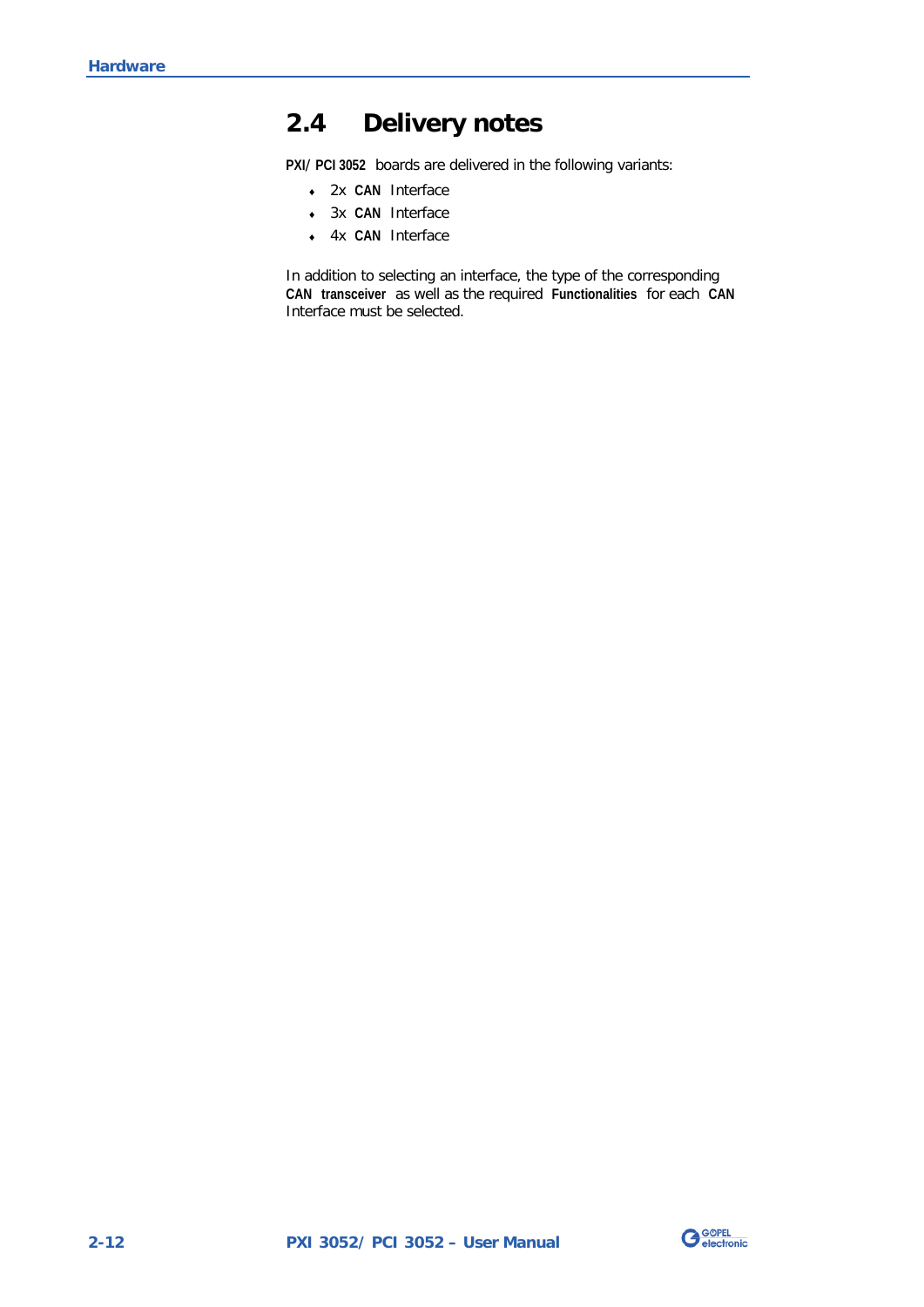## <span id="page-20-0"></span>**3 Control Software**

There are three ways to integrate **PXI 3052**/ **PCI 3052** hardware in your own applications:

- Programming via G-API
- Programming via DLL Functions
- **Programming with LabVIEW**

## <span id="page-20-1"></span>**3.1 Programming via G-API**

The **G\_API** (GOEPEL-API) is the favored user interface for this **GOEPEL** hardware.

You can find all necessary information in the G-API folder of the delivered CD.

## <span id="page-20-2"></span>**3.2 Programming via DLL Functions**



Programming via DLL Functions is possible also in future for existing projects which can not be processed with the **GOEPEL electronic** programming interface **G-API**.

We would be pleased to send the **GOEPEL Firmware** documentation to you on your request. Please get in touch with our sales department in case you need that.



The **GPxi3052** and **PXI3052** expressions used in the following function description stand for **PXI 3052**/ **PCI 3052**.

For the used structures, data types and error codes refer to the headers – you find the corresponding files on the supplied CD.



In this User Manual, **Controller** ALWAYS means the microcontroller assigned to a CAN interface (with the exception of the "CAN Controller" designation on the front panel for the entire board).

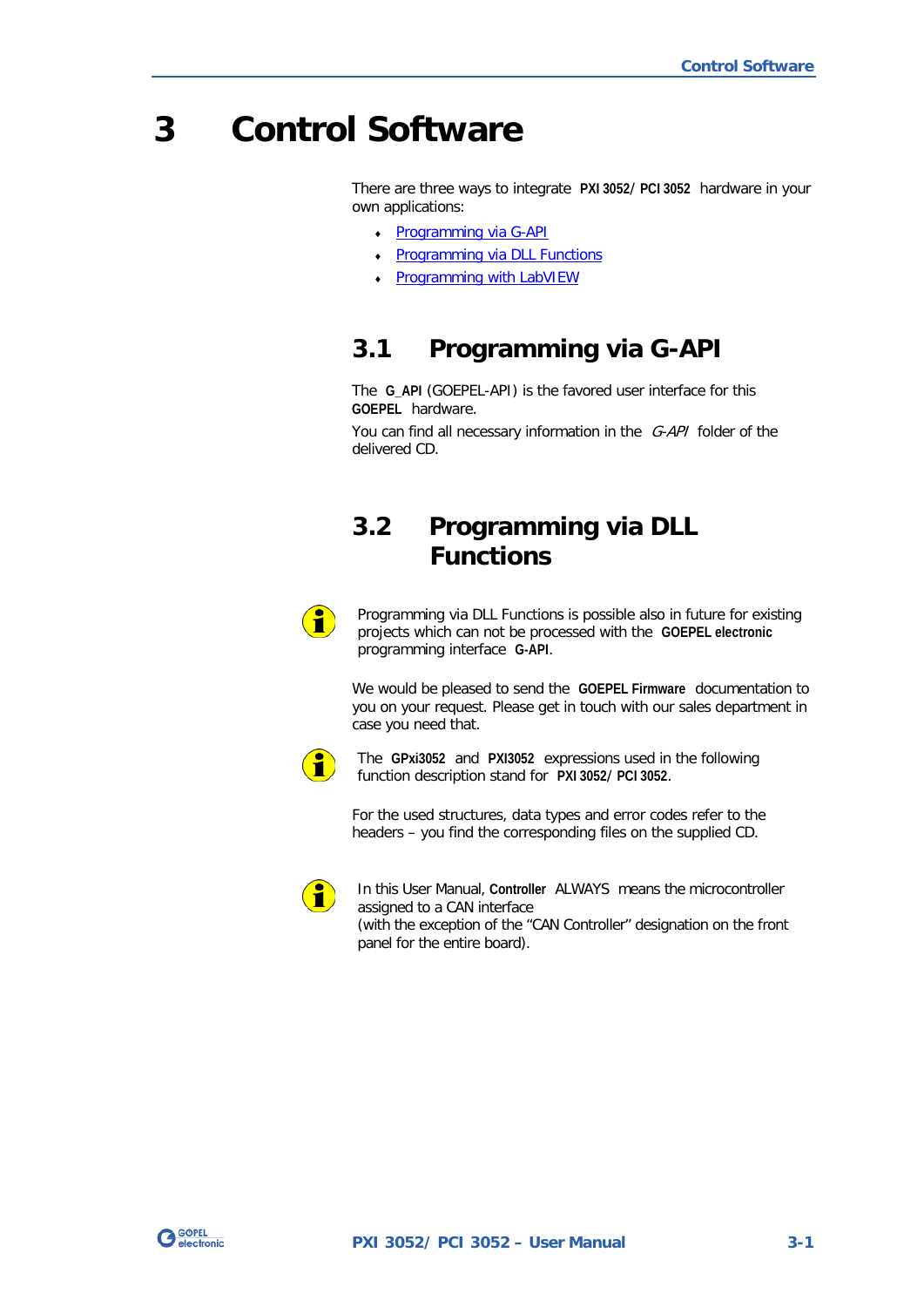<span id="page-21-0"></span>3.2.1 Windows Device Driver The DLL functions for programming using the Windows device driver are described in the following chapters:

- ♦ [DriverInfo](#page-22-0)
- ♦ [DLL Version](#page-23-0)
- ♦ XILINX [Download](#page-24-1)
- ♦ XILINX [Write Data](#page-25-1)
- ♦ DPRAM [Write Instruction](#page-26-0)
- ♦ DPRAM [Read Response](#page-27-0)
- ♦ DPRAM [Read Monitor](#page-28-0)
- ♦ [Reset Port](#page-38-0)

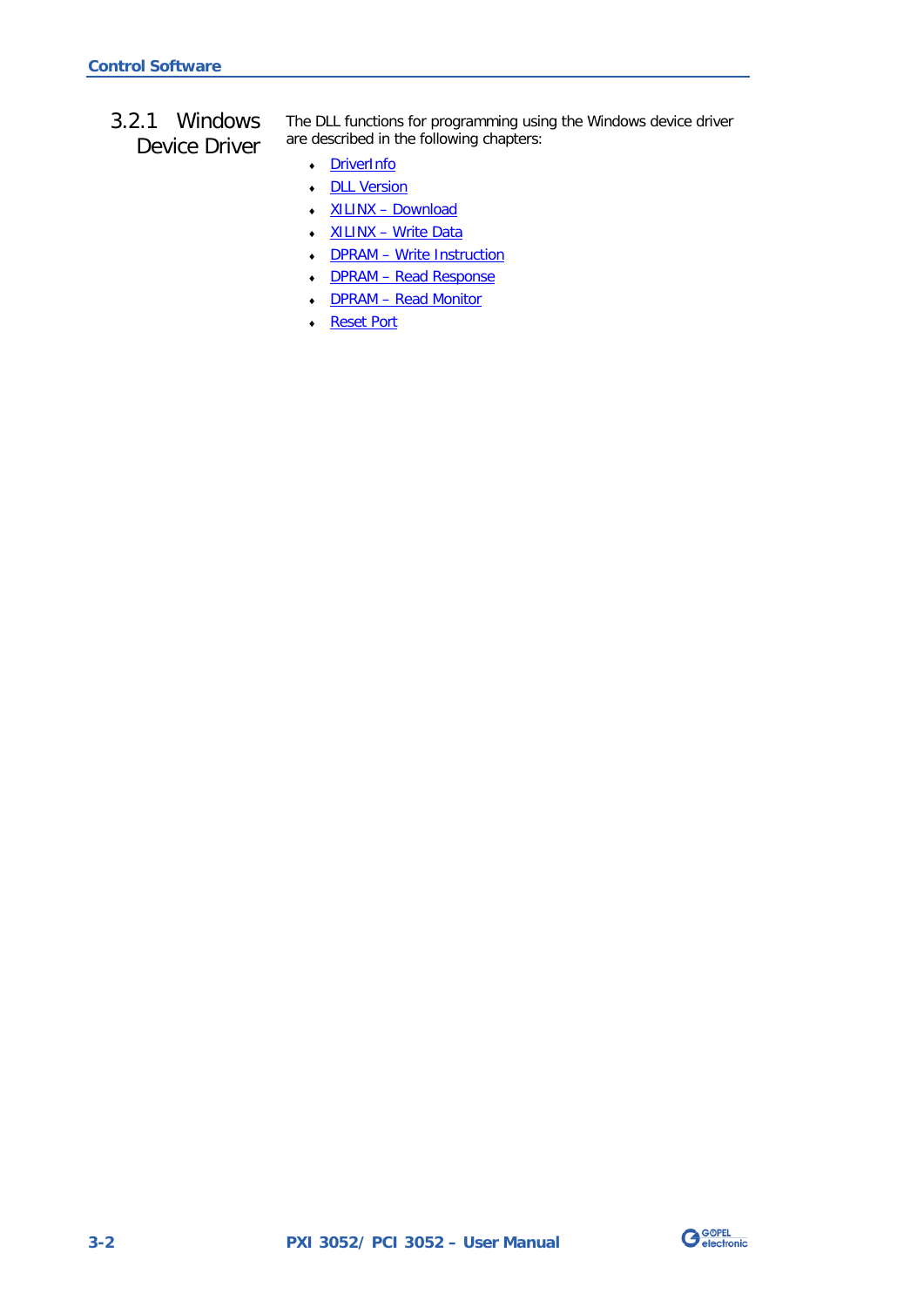<span id="page-22-0"></span>The **GPxi3052\_GetDriverInfo** dfunction is for the status query of the hardware driver. 3.2.1.1 DriverInfo

#### **Format:**

int GPxi3052\_GetDriverInfo(GPxi3052\_StructDriverInfo \*pDriverInfo);

#### **Parameters:**

Pointer, for example **pDriverInfo**, to a data structure For the structure, see the *GPxi3052.h* file on the supplied CD

#### **Description:**

The **GPxi3052\_GetDriverInfo** function returns information regarding the status of the hardware driver.

For this reason, the address of a pointer **pDriverInfo** has to be transferred to the function.

The structure **pDriverInfo** is pointing to is filled with various information within the function.

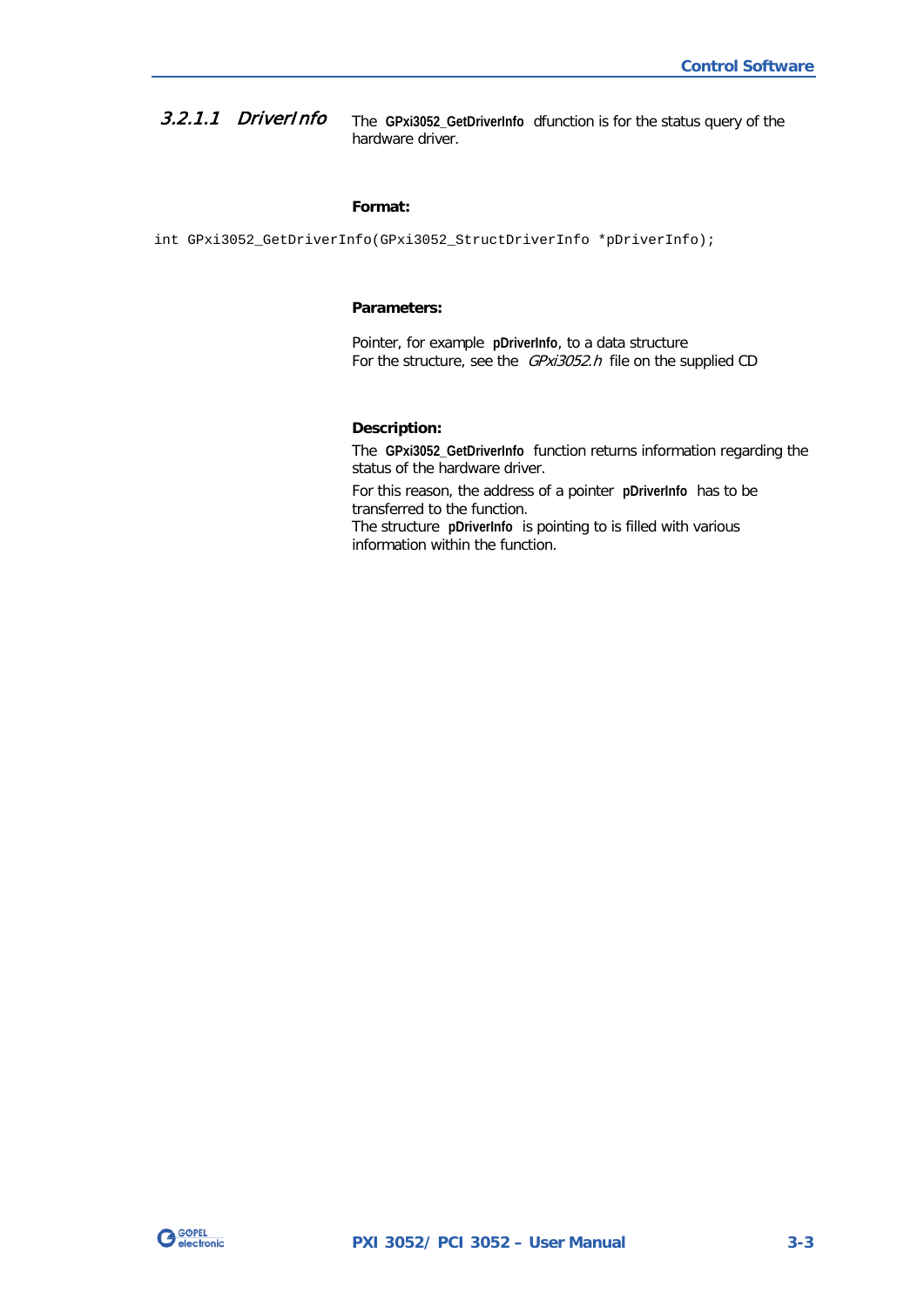<span id="page-23-0"></span>The **GPxi3052\_DLL\_Version** function is for the version number query of the DLL. 3.2.1.2 DLL Version

#### **Format:**

int GPxi3052\_DLL\_Version(unsigned long \*pVersion);

#### **Parameters**

Pointer, for example **pVersion**, to the Version number

#### **Description:**

The **GPxi3052\_DLL\_Version** function returns the version number of the GPxi3052w.dll as an integer value.

#### **Example:**

Version number **1.23** is returned as **123**, and version number **1.60** as **160**.

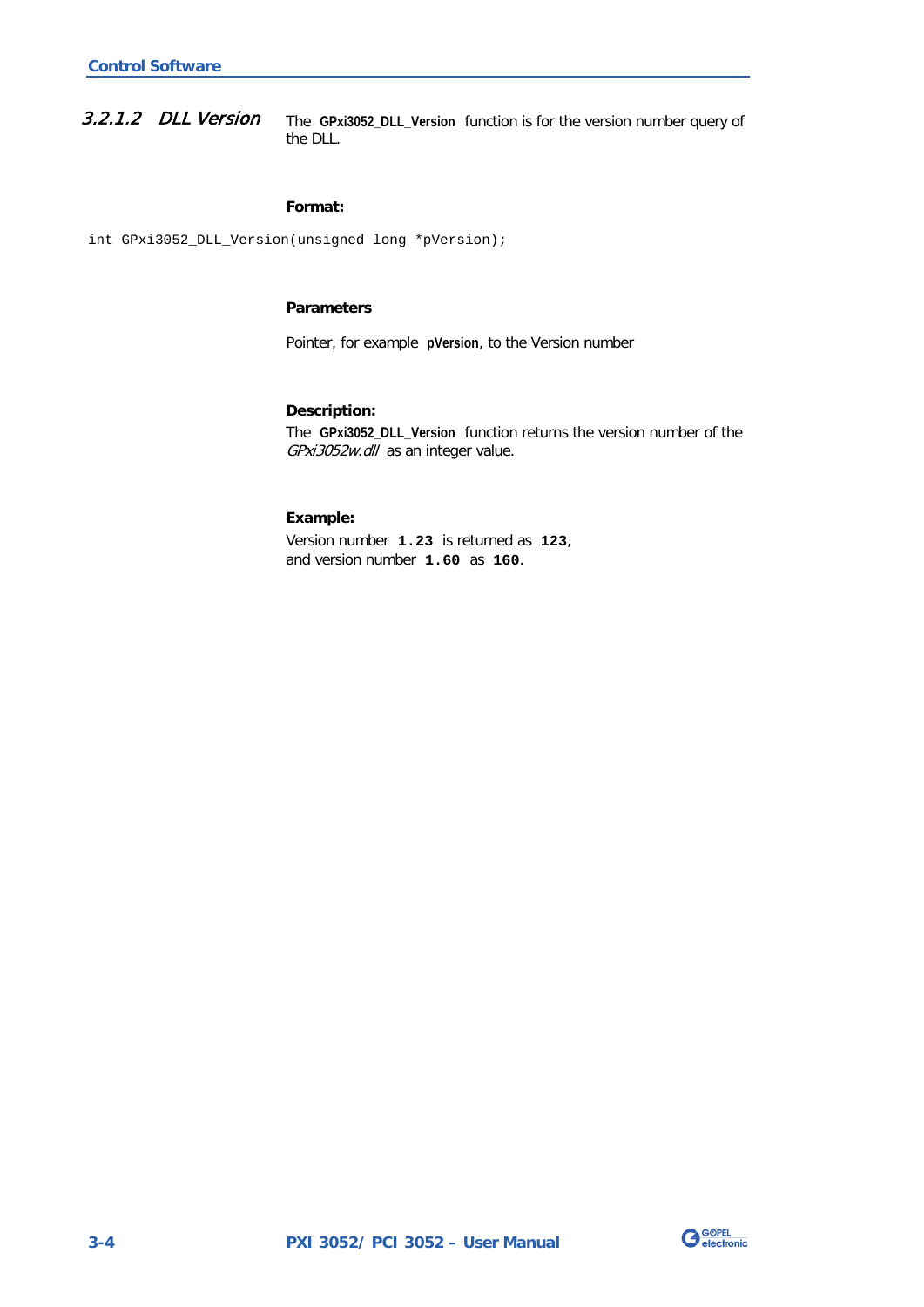#### <span id="page-24-1"></span><span id="page-24-0"></span>The **GPxi3052\_XilinxDownload** function is to load an FPGA file to the XILINX.  $3.2.1.3$  XILINX – **Download**

#### **Format:**

int GPxi3052\_XilinxDownload(unsigned long card, char \*pFileName);

#### **Parameters:**

**card**

Index of the **PXI**/ **PCI 3052** board, beginning left with **1**

Pointer, for example **pFileName**, to the path of the FPGA file to be loaded

#### **Description:**

The **GPxi3052\_XilinxDownload** function allows to load an FPGA file (\*.cfd extension) to the XILINX. This file serves, among other possibilities, to read the geographical slot address in the **PXI** Rack. The loaded data is volatile. Therefore the function has to be executed again after switching off power.



After **XilinxDownload**, a delay of about **500 ms** is required (as the controllers execute a power-on reset).

Then, carry out the **0x10 Software Reset** firmware command for all controllers to come into the normal operating mode from bootloader mode.

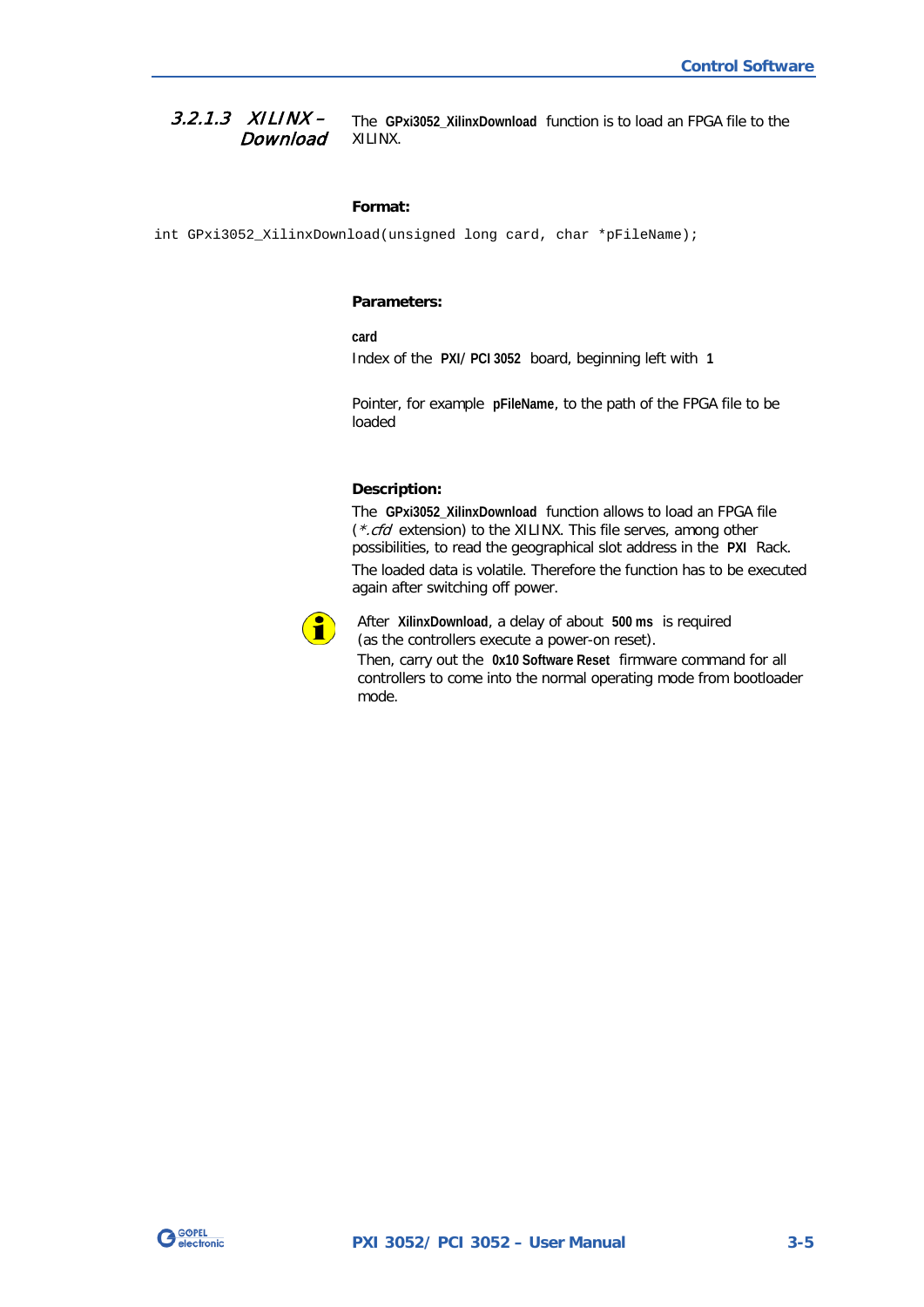#### <span id="page-25-1"></span><span id="page-25-0"></span>The **GPxi3052\_XilinxWriteData** function allows the configuration and execution of functions provided by the XILINX.  $3.2.1.4$  XILINX – Write Data

#### **Format:**

int GPxi3052\_XilinxWriteData(unsigned char \*data, unsigned long length);

#### **Parameters:**

Pointer, for example **data**, to the Write data area (currently max. **128** bytes per command)

#### **length**

size of the memory area **data** is pointing to, in bytes

#### **Description:**

Before using the functionality of the XILINX, the corresponding FPGA file must have been loaded by **GPxi3052\_XilinxDownload** (see XILINX – [Download\)](#page-24-1).

The data format consists of four bytes including the command. If necessary, parameter bytes can follow.

Data format: 1<sup>st</sup> byte: 0x48 (StartByte)

2nd byte: **card** (index of the **PXI**/ **PCI 3052** board, beginning left with **1**) 3rd byte: **0x00** (Reserved byte) 4<sup>th</sup> byte: XILINX command

Currently supported XILINX command: **0x10** PowerOnReset for the complete board

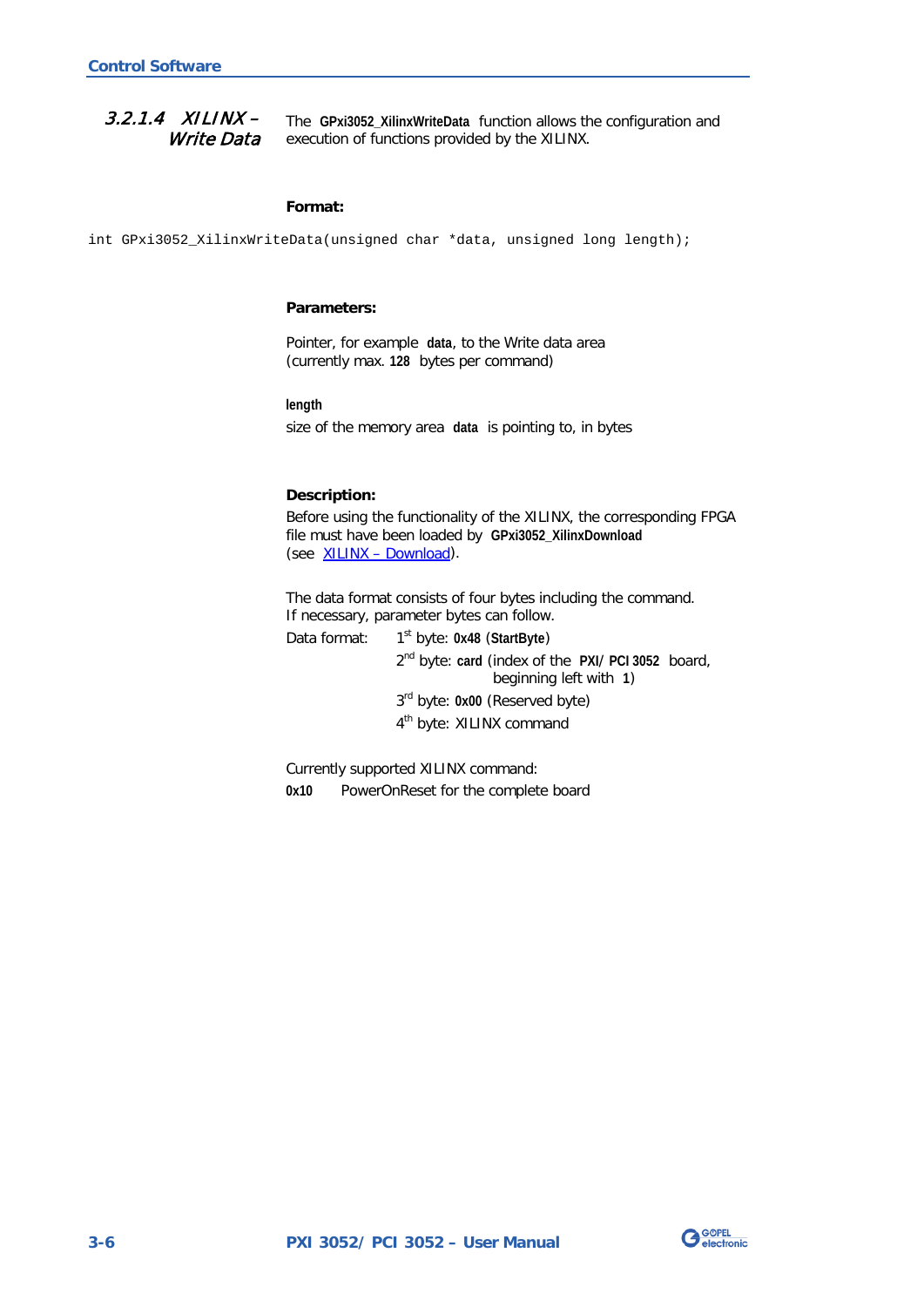#### <span id="page-26-0"></span>3.2.1.5 DPRAM – Write Instruction

The **GPxi3052\_DpramWriteInstruction** is for sending a command to the selected controller.

#### **Format:**

int GPxi3052\_DpramWriteInstruction(unsigned char \*data, unsigned long length);

#### **Parameters:**

Pointer, for example **data**, to the Write data area, consisting of **Command Header** and **Command Bytes** (currently max. **1024** bytes per command)

**length**

Size of the memory area **data** is pointing to, in bytes

#### **Description:**

The **GPxi3052\_DpramWriteInstruction** function sends a command to the selected controller.

In the header of the structure **data** is pointing to, there is the information regarding the **PXI**/ **PCI 3052** board and the controller to be activated by this function.

Therefore these parameters are not to be given separately.

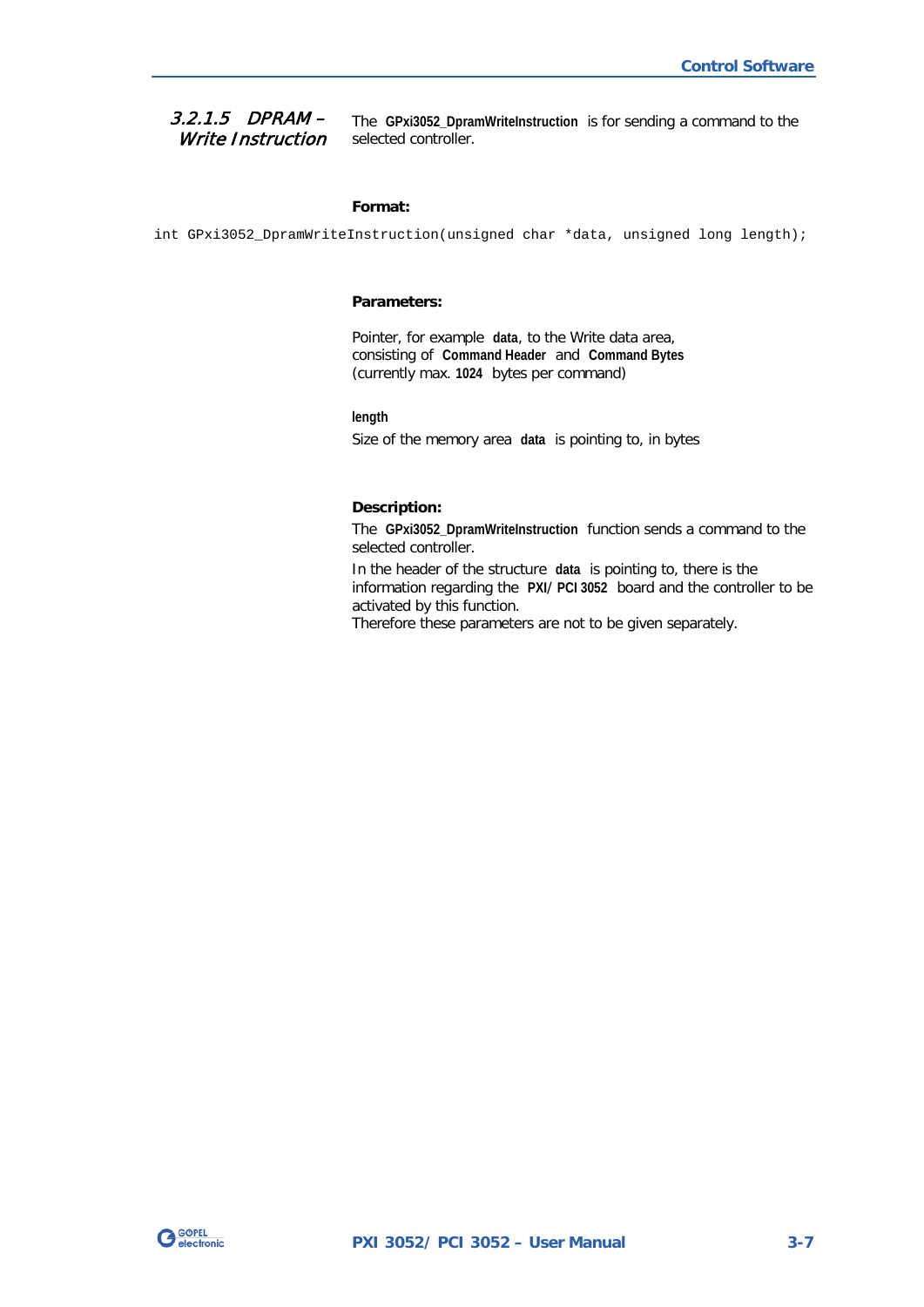<span id="page-27-0"></span>The **GPxi3052\_DpramReadResponse** function is for reading a response from the selected controller. 3.2.1.6 DPRAM – Read Response

#### **Format:**

int GPxi3052\_DpramReadResponse(unsigned long card, unsigned long port, unsigned char \*data, unsigned long \*length);

#### **Parameters:**

**card** Index of the **PXI**/ **PCI 3052** board, beginning left with **1**

**port**

Number of the controller (**1**..**4**)

Pointer, for example **data**, to the Read data area, consisting of **Response Header** and **Response Bytes**  (currently max. **1024** bytes per response)

#### **length**

Value of the parameter before function call: Size of the buffer pointed by **data** in bytes

Value of the parameter after function call: Number of bytes actually read

#### **Description:**

The **GPxi3052\_DpramReadResponse** function reads back the oldest response written by the controller (**1**..**4**) into the **Response** area of the DPRAM.

If several responses have been provided by the corresponding controller, but not read, they are not lost but stored in the form of a list.

On calling up, the **GPxi3052\_DpramReadResponse** function continues to supply data until this list contains no more entries.

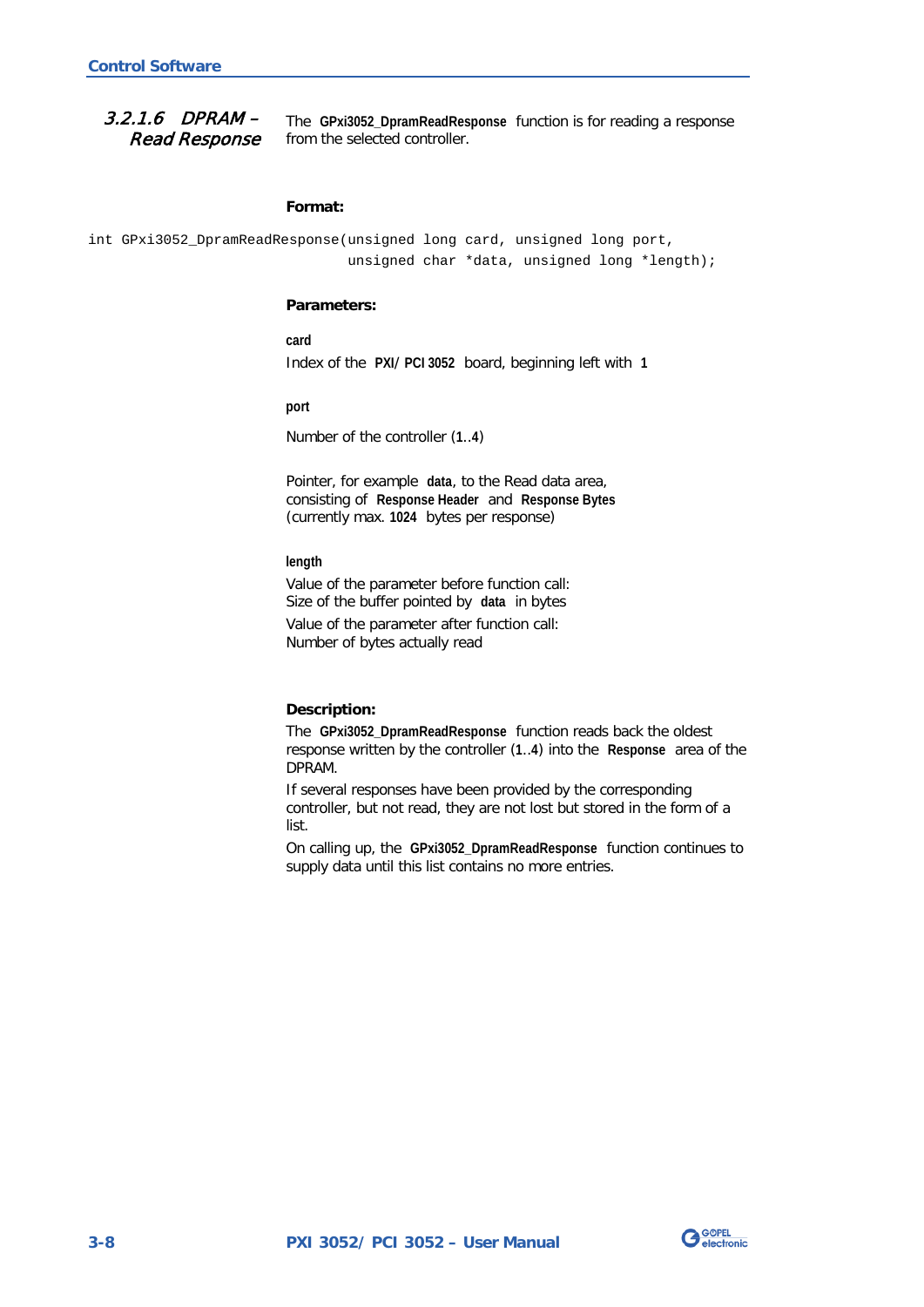#### <span id="page-28-0"></span>The **GPxi3052\_DpramReadMonitor** is for reading the monitor data of the selected controller. 3.2.1.7 DPRAM – Read Monitor

#### **Format:**

```
int GPxi3052_DpramReadMonitor(unsigned long card, unsigned long port,
                   unsigned char *data, unsigned long *length);
```
#### **Parameters:**

**card** Index of the **PXI**/ **PCI 3052** board, beginning left with **1**

#### **port**

Number of the controller (**1**..**4**)

Pointer, for example **data**, to the Read data area (max. **20kByte**)

#### **length**

Value of the parameter before function call: Size of the buffer pointed by **data** in bytes

Value of the parameter after function call: Number of monitor entries actually read

#### **Description:**

The **GPxi3052\_DpramReadMonitor** function reads the data found in the monitor area of the DPRAM.

This concerns exclusively the data provided by the controller in the **Buffer reception** monitor **Mode**. That means, the normal DPRAM **Response** area is separated from DPRAM's monitor data area (**Buffer reception**).

**20 bytes** are required per monitor entry.The **length** given back is already divided by these 20 bytes and corresponds in this way to the number of monitor entries actually read.

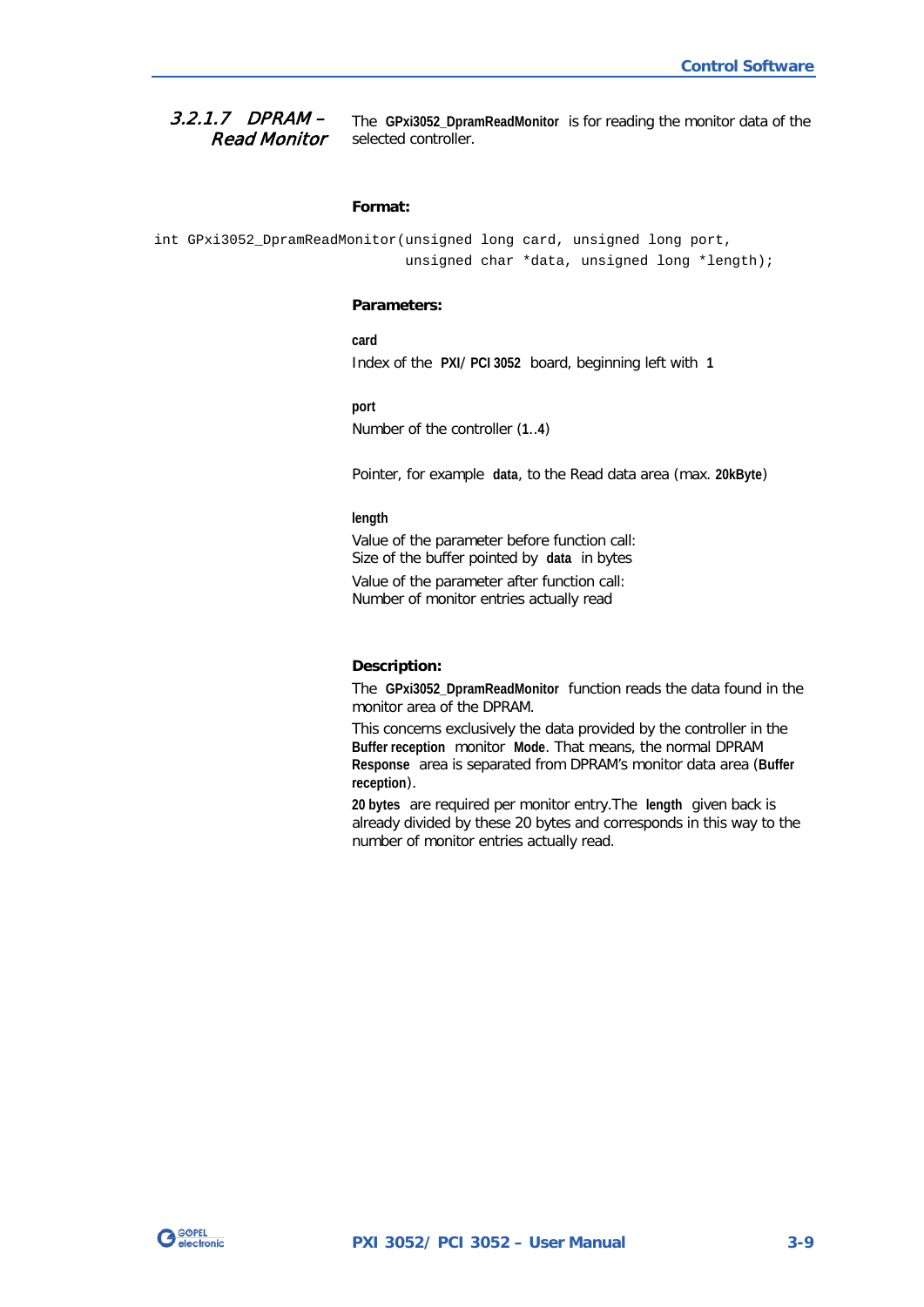<span id="page-29-0"></span>The **GPxi3052\_ResetPort** function is for releasing a software reset for the selected controller. 3.2.1.8 Reset Port

#### **Format**

int GPxi3052\_ResetPort(unsigned long card, unsigned long port);

#### **Parameters:**

**card** Index of the **PXI**/ **PCI 3052** board, beginning left with **1**

**port**

Number of the controller (**1**..**4**)

#### **Description:**

The **GPxi3052\_ResetPort** function releases a software reset for the selected controller.

This releasing procedure is executed via a separate interrupt channel, NOT via the command interpreter of the software (**0x10 Software Reset** firmware command).

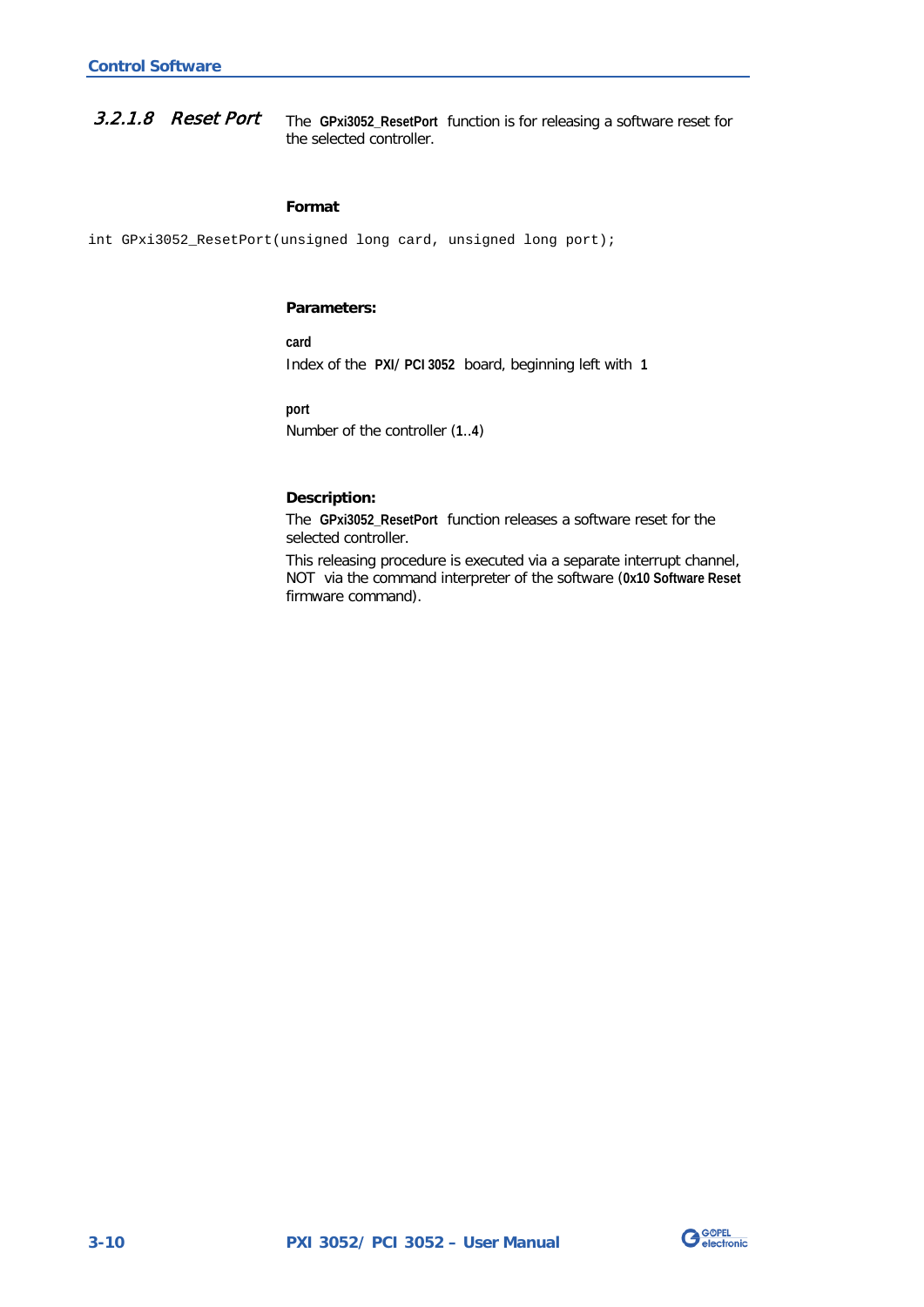## <span id="page-30-0"></span>3.2.2 VISA Device Driver

The DLL functions for programming using the VISA device driver are described in the following sections:

- ♦ [Init](#page-31-2)
- ♦ [Done](#page-31-2)
- ♦ [Driver Info](#page-32-1)
- ♦ XILINX [Download](#page-33-1)
- ♦ XILINX [Write Data](#page-34-1)
- Write Data
- ♦ [Read Data](#page-36-1)
- Read Monitor
- ♦ [Reset Port](#page-38-0)

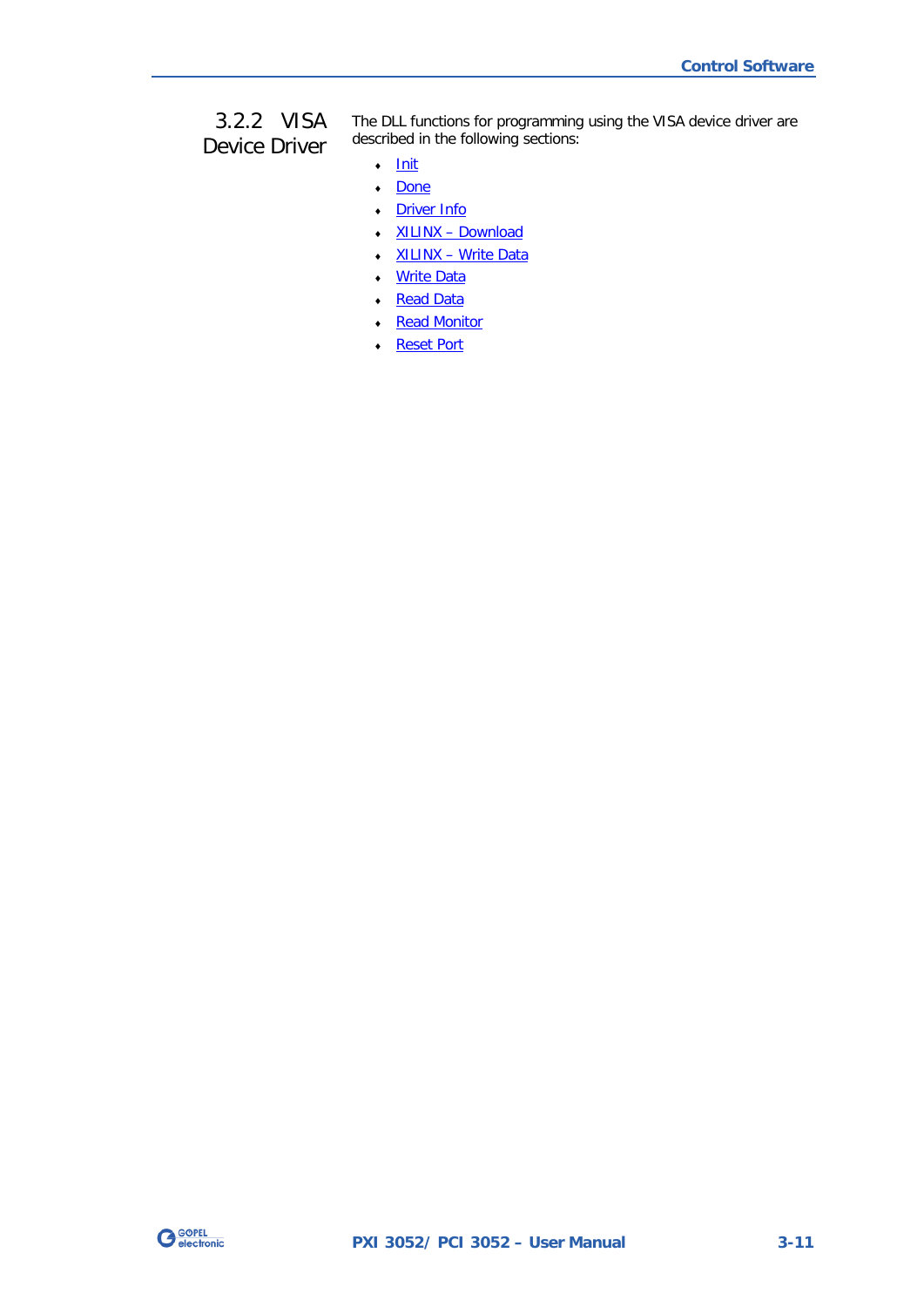<span id="page-31-2"></span><span id="page-31-0"></span>The **PXI3052\_Init** function is for opening VISA sessions for the system's **PXI**/ **PCI 3052** boards including initialization. 3.2.2.1 Init

#### **Format:**

ViStatus PXI3052\_Init(ViUInt32 \*CardCount);

#### **Parameter:**

**CardCount** Number of the system's **PXI**/ **PCI 3052** boards recognized by the VISA driver.

#### **Description:**

The **PXI3052\_Init** function searches for all **PXI**/ **PCI 3052** boards of the system and opens the required sessions. Additionally, board internal initializations are carried out.

Therefore this function must be executed as the first step.

<span id="page-31-1"></span>The **PXI3052\_Done** function closes all VISA sessions of the system's **PXI**/ **PCI 3052** boards. 3.2.2.2 Done

#### **Format:**

ViStatus PXI3052\_Done(void);

#### **Parameter:**

none

#### **Description:**

The **PXI3052\_Done** function closes all VISA sessions of the system's **PXI**/ **PCI 3052** boards.

No further access to the boards is possible, then.

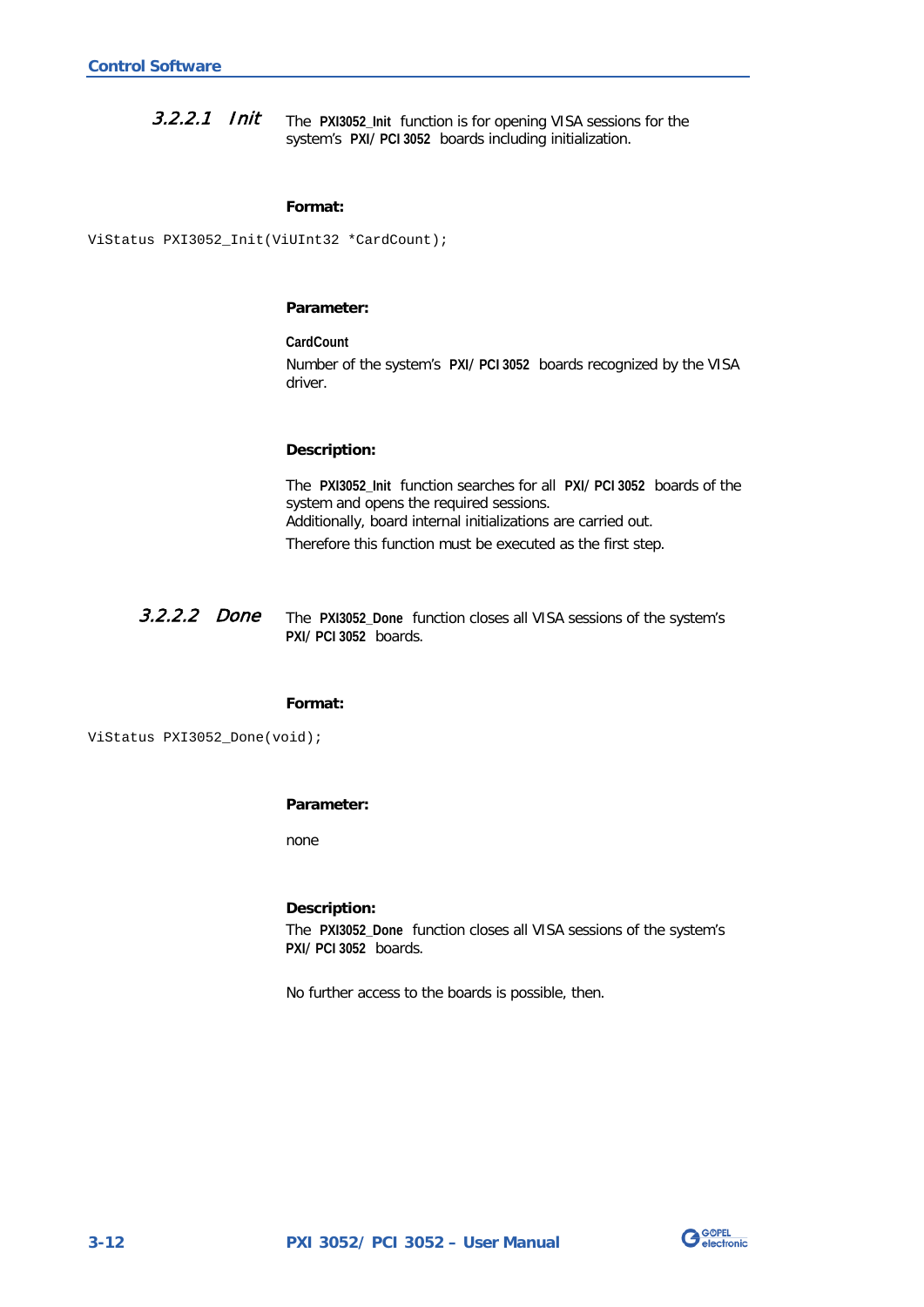<span id="page-32-1"></span><span id="page-32-0"></span>The **PXI3052\_DriverInfo** function provides general information regarding driver and board. 3.2.2.3 Driver Info

#### **Format:**

ViStatus PXI3052\_DriverInfo(PXI3052\_StructDriverInfo \*DriverData, ViChar \*DeviceName);

#### **Parameters:**

Pointer, for example **DriverData**, to a data structure For the structure see the *PXI3052\_API.h* file of the supplied CD)

**DeviceName** Array[K\_DEV\_MAX][K\_RES\_NAME\_LENGTH] (see PXI3052\_API.h )

#### **Description:**

The **PXI3052\_DriverInfo** function provides information regarding the driver and the system's **PXI**/ **PCI 3052** boards.

The **DeviceName** indicates the resource names registered by VISA. This information correlates with the display of **NI MAX**.

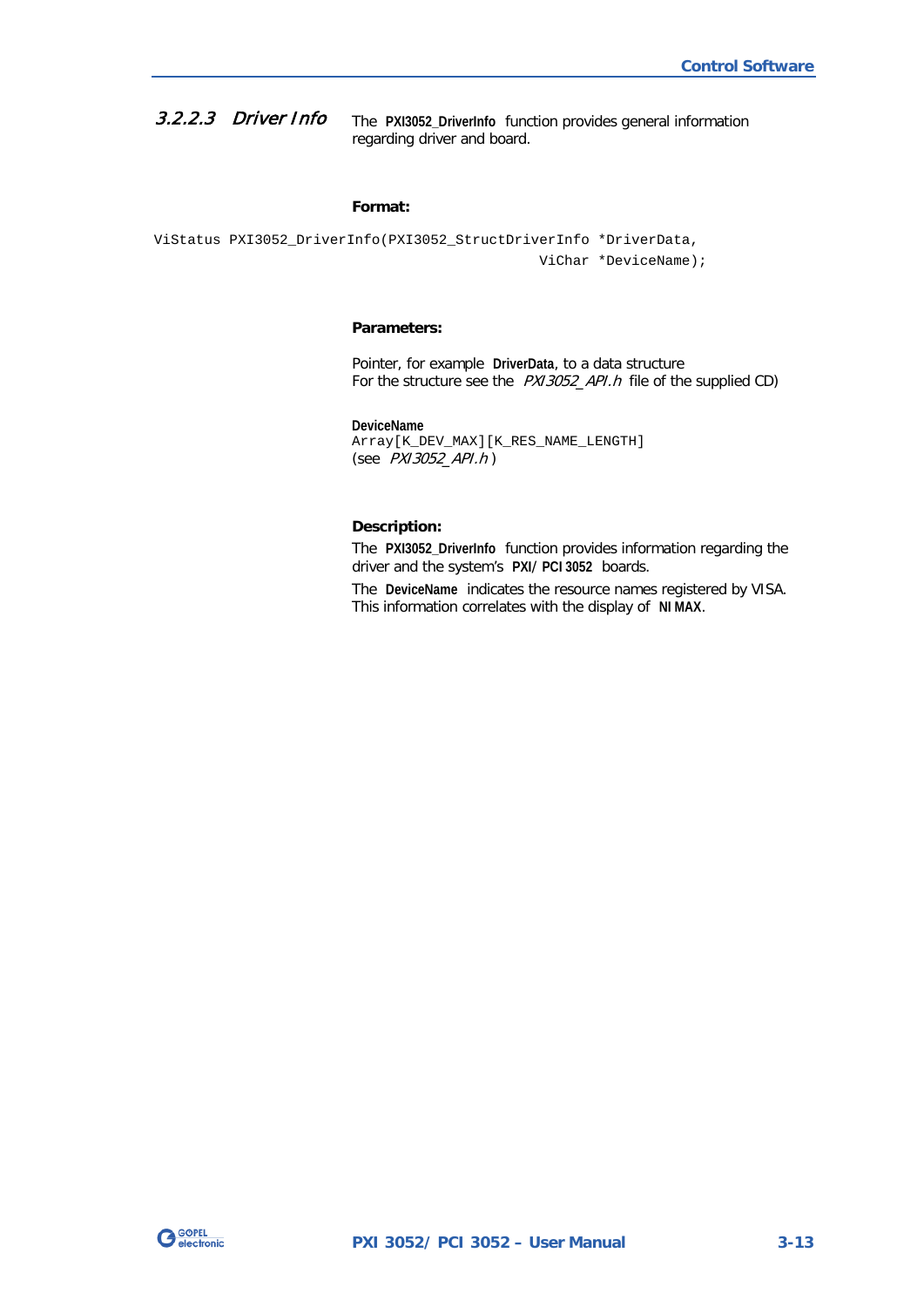<span id="page-33-1"></span><span id="page-33-0"></span>The **PXI3052\_XilinxDownload** function is to load an FPGA file to the XILINX.  $3.2.2.4$  XILINX – Download

#### **Format:**

ViStatus PXI3052\_XilinxDownload(ViUInt32 Card, ViChar \*FileName);

#### **Parameters:**

**card**

Index of the **PXI**/ **PCI 3052** board, beginning left with **1**

Pointer, for example **FileName**, to the Path of the FPGA file to be loaded

#### **Description:**

The **GPxi3052\_XilinxDownload** function allows to load an FPGA file (\*.cfd extension) to the XILINX. This file serves, among other possibilities, to read the geographical slot address in the **PXI** rack. The loaded data is volatile. Therefore the function has to be executed again after switching off power.



After **XilinxDownload**, a delay of about **500 ms** is required (as all controllers execute a power-on reset).

Then, carry out the **0x10 Software Reset** firmware command for all controllers to come into the normal operating mode from bootloader mode.

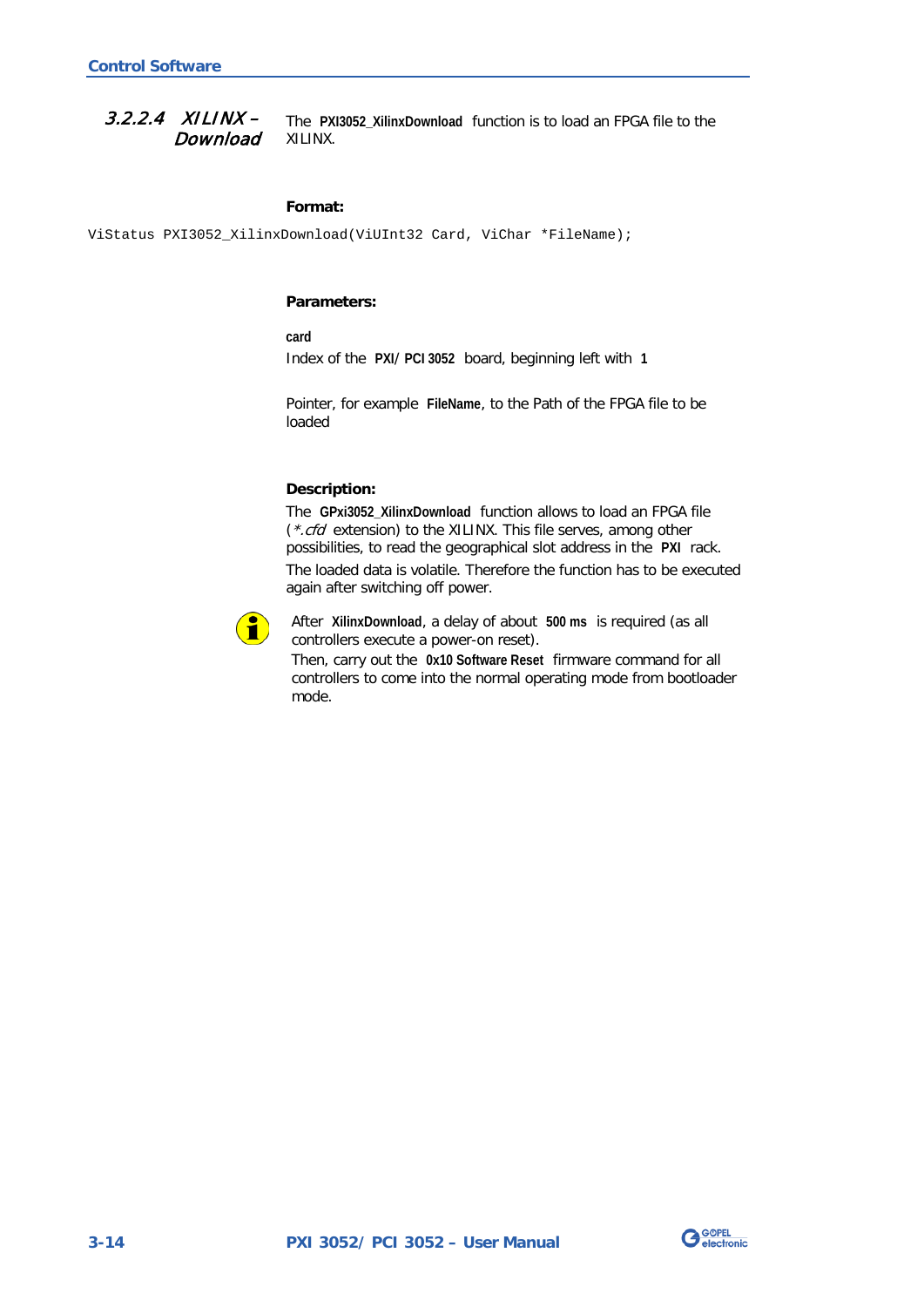<span id="page-34-1"></span><span id="page-34-0"></span>The **PXI3051\_XilinxWriteData** function allows the configuration and execution of functions provided by the XILINX.  $3.2.2.5$  XILINX – Write Data

#### **Format:**

ViStatus PXI3052\_XilinxWriteData(ViUInt8 \*Data);

#### **Parameters:**

Pointer, for example **Data**, to the Write data area (currently max. **128** bytes per command)

#### **Description:**

Before using the functionality of the XILINX, the corresponding FPGA file must have been loaded by PXI3052\_XilinxDownload (see XILINX [Download\)](#page-33-1).

The data format consists of four bytes including the command. If necessary parameter bytes can follow.

Data format: 1<sup>st</sup> byte: 0x48 (StartByte) 2nd byte: **card** (index of the **PXI**/ **PCI 3052** board, beginning left with **1**) 3rd byte: **0x00** (Reserved Byte) 4<sup>th</sup> byte: XILINX command

Currently supported XILINX command: **0x10** PowerOnReset for the complete board

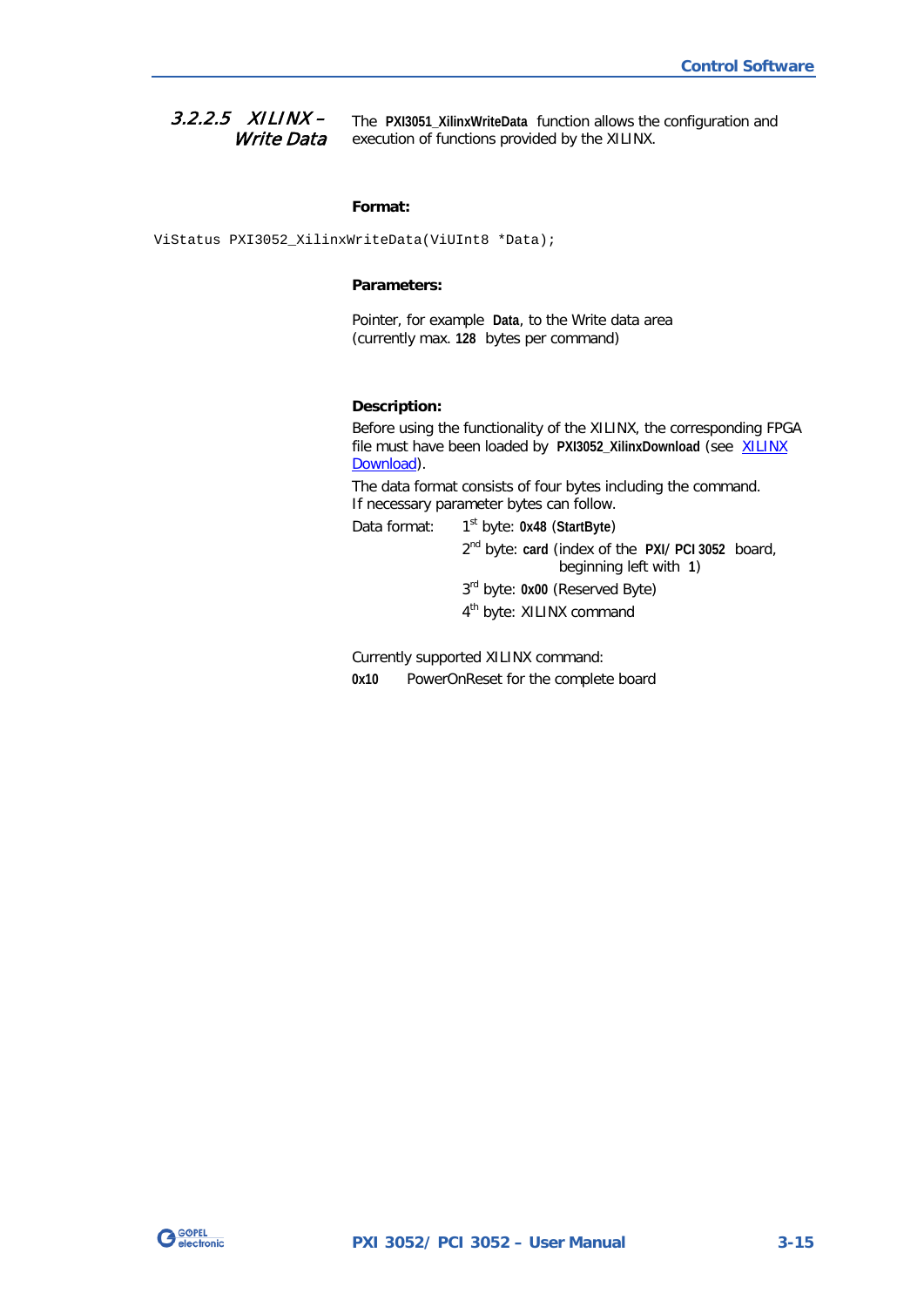<span id="page-35-1"></span><span id="page-35-0"></span>The **PXI3052\_WriteData** function is for writing data to the selected controller. 3.2.2.6 Write Data

#### **Format:**

ViStatus PXI3052\_WriteData(ViUInt8 \*WriteData, ViUInt32 Length\_In\_Bytes);

#### **Parameters:**

Pointer, for example **WriteData**, to the Write data area, consisting of **Command Header** and **Command Bytes** (currently max. **1024** bytes per command)

**Length\_In\_Bytes** Size if the storage area **WriteData** is pointing to, in bytes

#### **Description:**

The **PXI3052\_WriteData** function allows writing of data to the controller.

In the header of the structure **WriteData** is pointing to, there is the information regarding the **PXI**/ **PCI 3052** board and the belonging controller to be activated by this function. Therefore these parameters are not to be given separately.

**G**GOPEL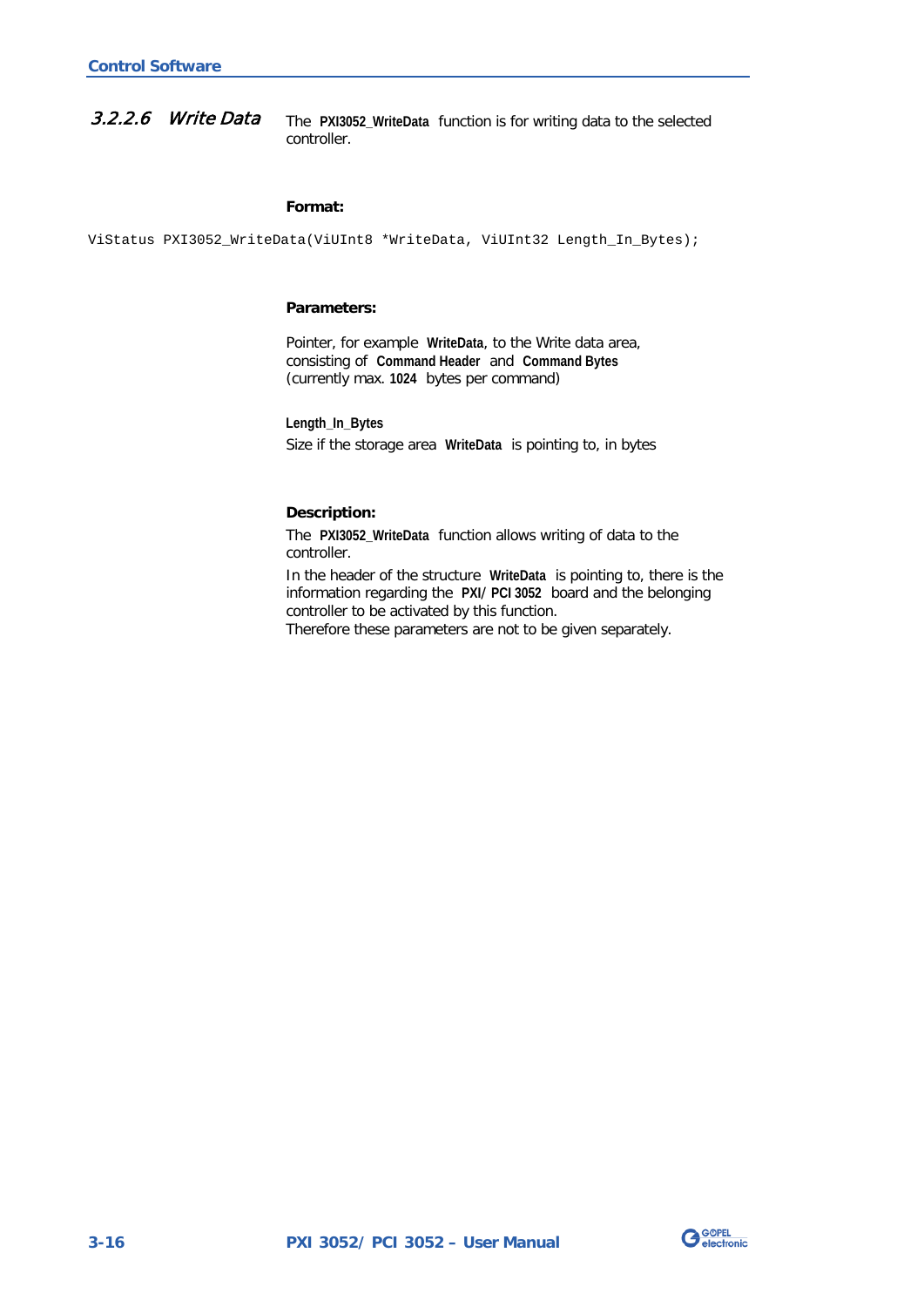<span id="page-36-1"></span><span id="page-36-0"></span>The **PXI3052\_ReadData** function is for reading data from the selected controller. 3.2.2.7 Read Data

#### **Format:**

ViStatus PXI3052\_ReadData(ViUInt32 Card, ViUInt32 Port, ViUInt8 \*ReadData, ViUInt32 \*Length);

#### **Parameters:**

**Card** Index of the **PXI**/ **PCI 3052** board, beginning left with **1**

**Port**

Number of the controller (**1**..**4**)

Pointer, for example **ReadData**, to the Read data area, consisting of **Response Header** and **Response Bytes** (currently max. **1024** bytes per response)

#### **Length**

Value of the parameter before function call: Size of the buffer pointed by **ReadData** in bytes

Value of the parameter after function call: Number of bytes actually read

#### **Description:**

The **PXI3052\_ReadData** function allows reading of data provided by the controller (see also **GPxi3052\_DpramReadResponse** function in the [Windows Device Driver](#page-21-0) section).

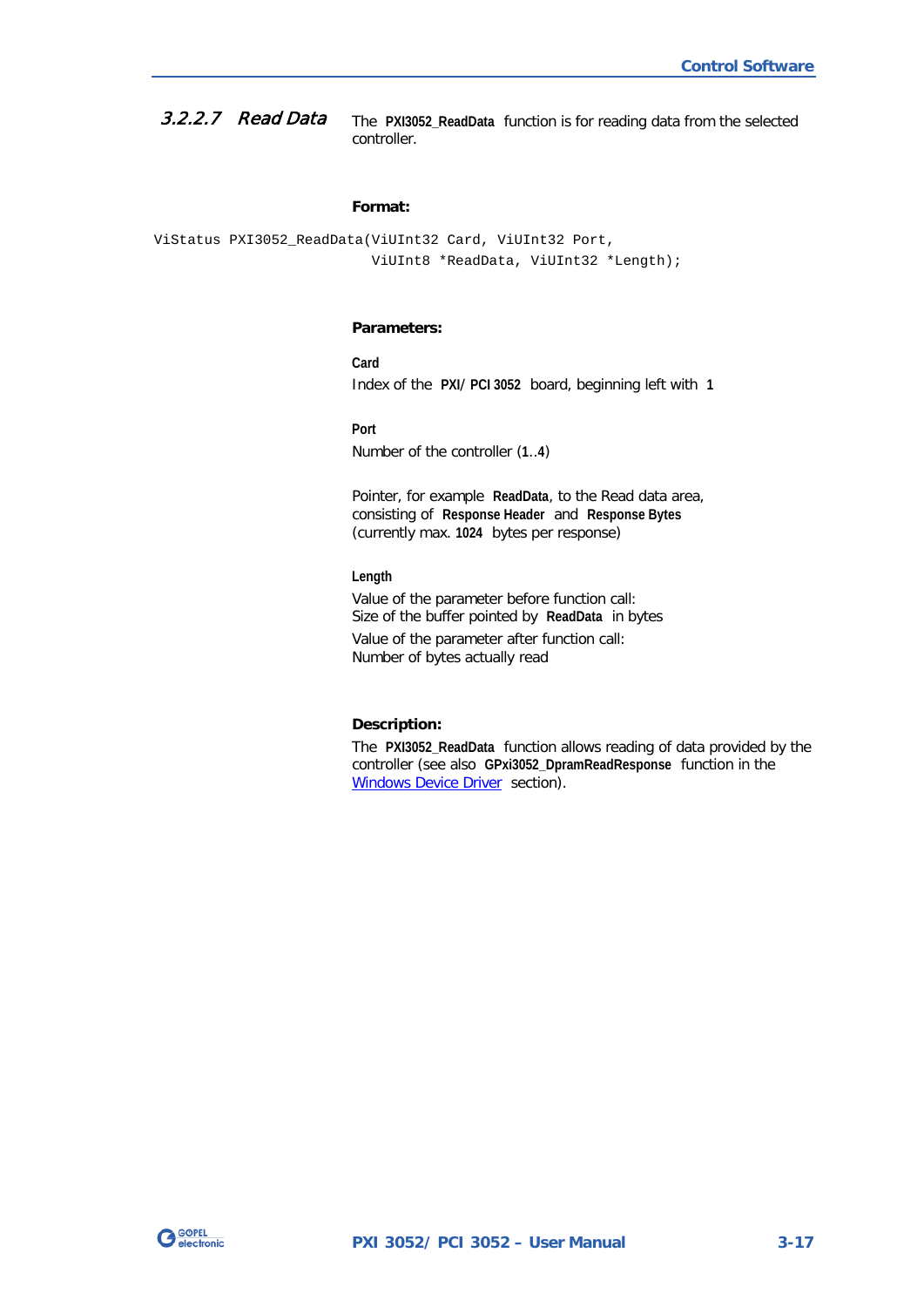<span id="page-37-1"></span><span id="page-37-0"></span>The **PXI3052\_ReadMonitor** function is for reading monitor data from the selected controller. 3.2.2.8 Read Monitor

#### **Format:**

```
ViStatus PXI3052_ReadMonitor(ViUInt32 Card, ViUInt32 Port,
                  ViUInt8 *MonitorData, ViUInt32 *Length);
```
#### **Parameters:**

**Card** Index of the **PXI**/ **PCI 3052** board, beginning left with **1**

#### **Port**

Number of the controller (**1**..**4**)

Pointer, for example **MonitorData**, to the Read data area (max. **20kByte**)

#### **Length**

Value of the parameter before function call: Size of the buffer pointed by **MonitorData** in bytes Value of the parameter after function call: Number of monitor entries actually read

#### **Description:**

The **PXI3052\_ReadMonitor** function reads the data found in the monitor area of the controller (see **GPxi3052\_DpramReadResponse** function in the [Windows Device Driver](#page-21-0) section). This concerns to a separate read area of the board.

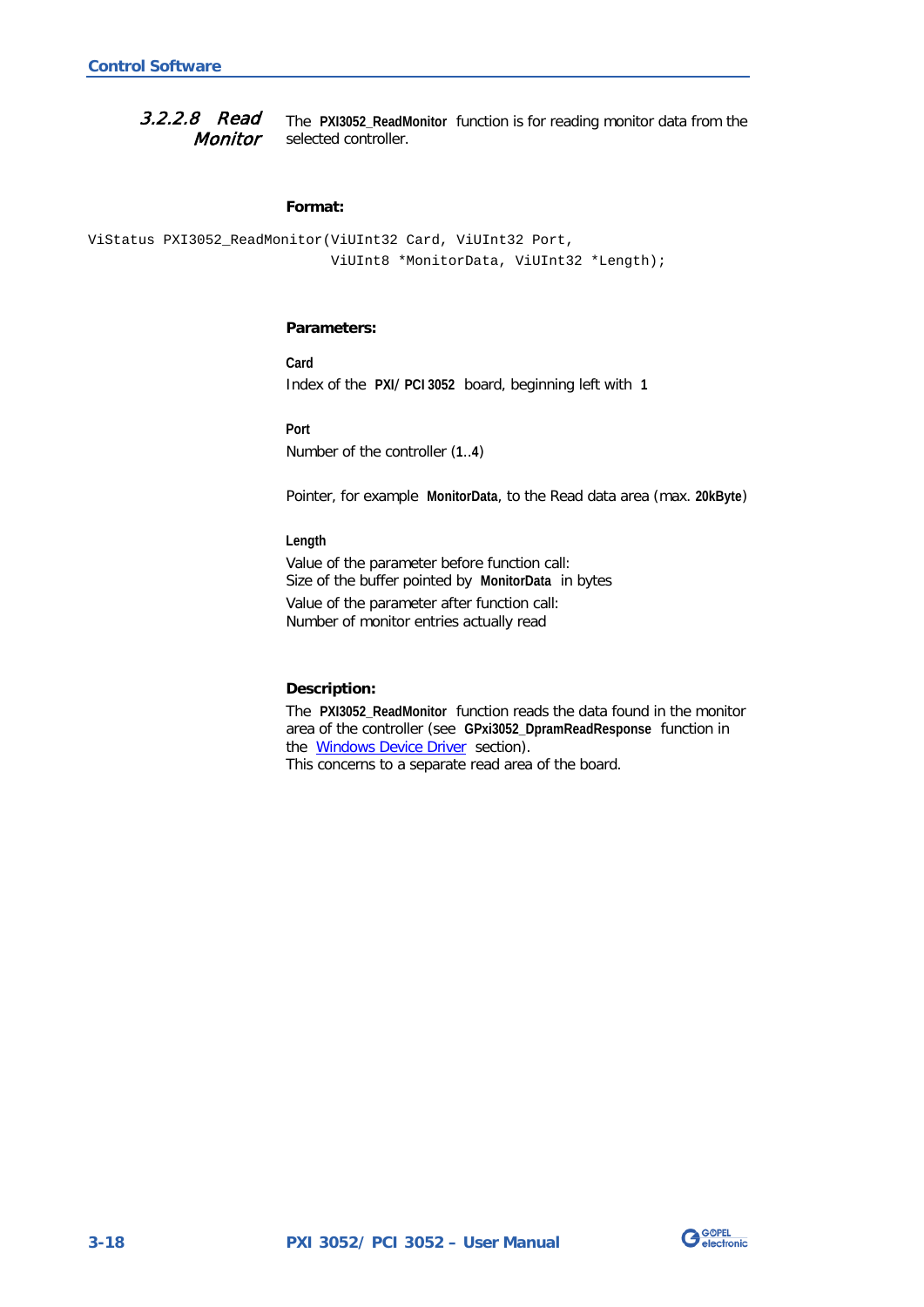<span id="page-38-0"></span>The **PXI3052\_ResetPort** function is for releasing a software reset for the selected controller. 3.2.2.9 Reset Port

#### **Format**

ViStatus PXI3052\_ResetPort(ViUInt32 Card ViUInt32 Port);

#### **Parameters:**

**Card** Index of the **PXI**/ **PCI 3052** board, beginning left with **1**

**Port**

Number of the controller (**1**..**4**)

#### **Description:**

The **PXI3052\_ResetPort** function releases a software reset for the selected controller.

This releasing procedure is executed via a separate interrupt channel, NOT via the command interpreter of the software (**0x10 Software Reset** firmware command).

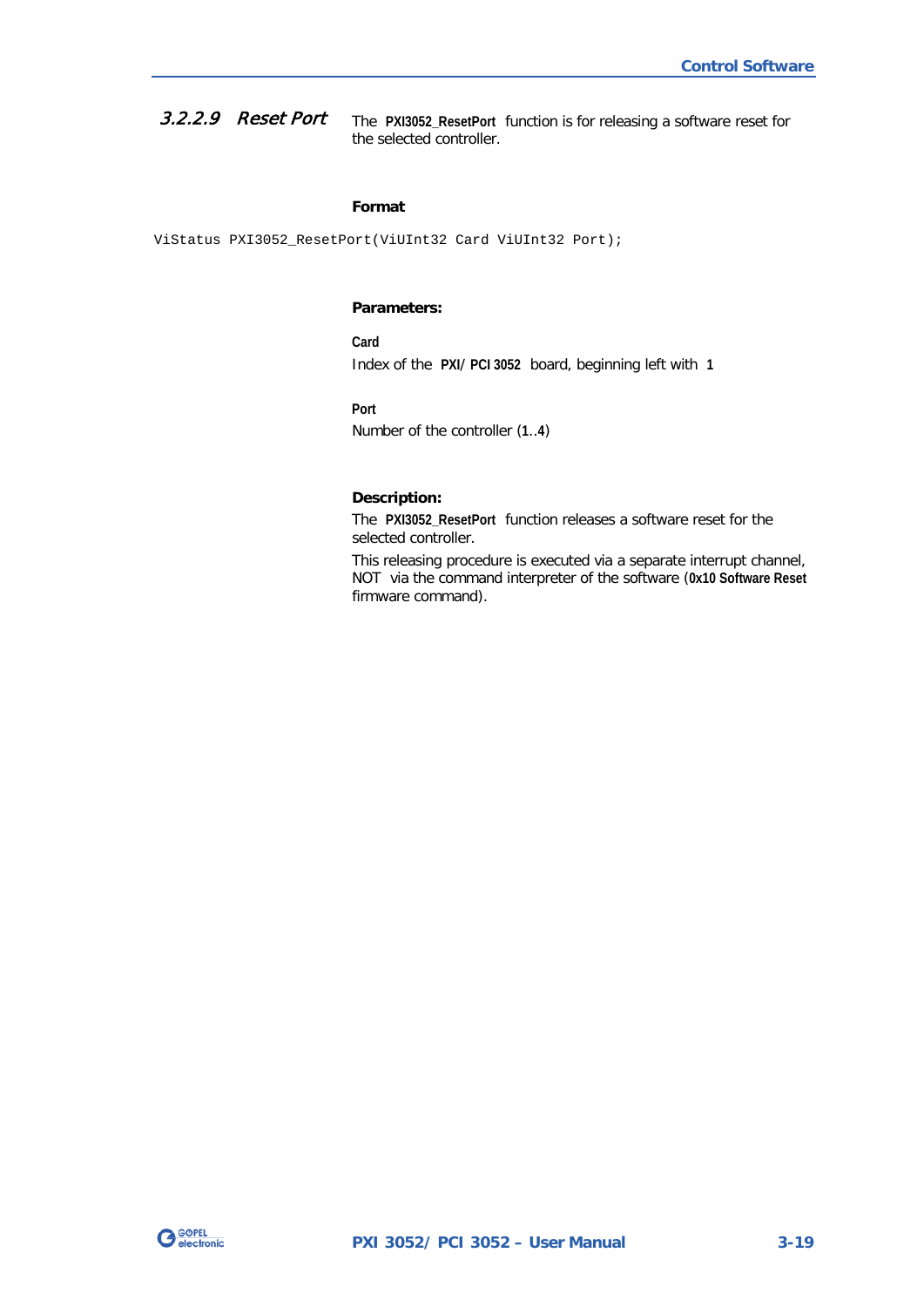## <span id="page-39-0"></span>**3.3 Programming with LabVIEW**

<span id="page-39-2"></span><span id="page-39-1"></span>

| 3.3.1 LabVIEW<br>via the G-API                    | The supplied CD contains VIs for activating PXI/ PCI 3052 boards<br>under LabVIFW.<br>These LabVIEW VIs use the functions of the GOEPEL G-API.                           |
|---------------------------------------------------|--------------------------------------------------------------------------------------------------------------------------------------------------------------------------|
| $3.3.2$ LLB using<br>the Windows<br>Device Driver | The supplied CD contains VIs for activating PXI/ PCI 3052 boards<br>under LabVIEW.<br>The functions described in the Windows Device Driver section are<br>used for this. |
| 3.3.3 LLB using<br>the VISA Device<br>Driver      | The supplied CD contains VIs for activating PXI/ PCI 3052 boards<br>under LabVIEW.<br>The functions described in the VISA Device Driver section are used<br>for this.    |

## <span id="page-39-4"></span><span id="page-39-3"></span>**3.4 Further GOEPEL Software**

**PROGRESS**, **Program Generator** and **myCAR** of **GOEPEL electronic GmbH** are comfortable software programs for testing with GOEPEL hardware. Please refer to the corresponding User Manual to get more information regarding these programs**.**